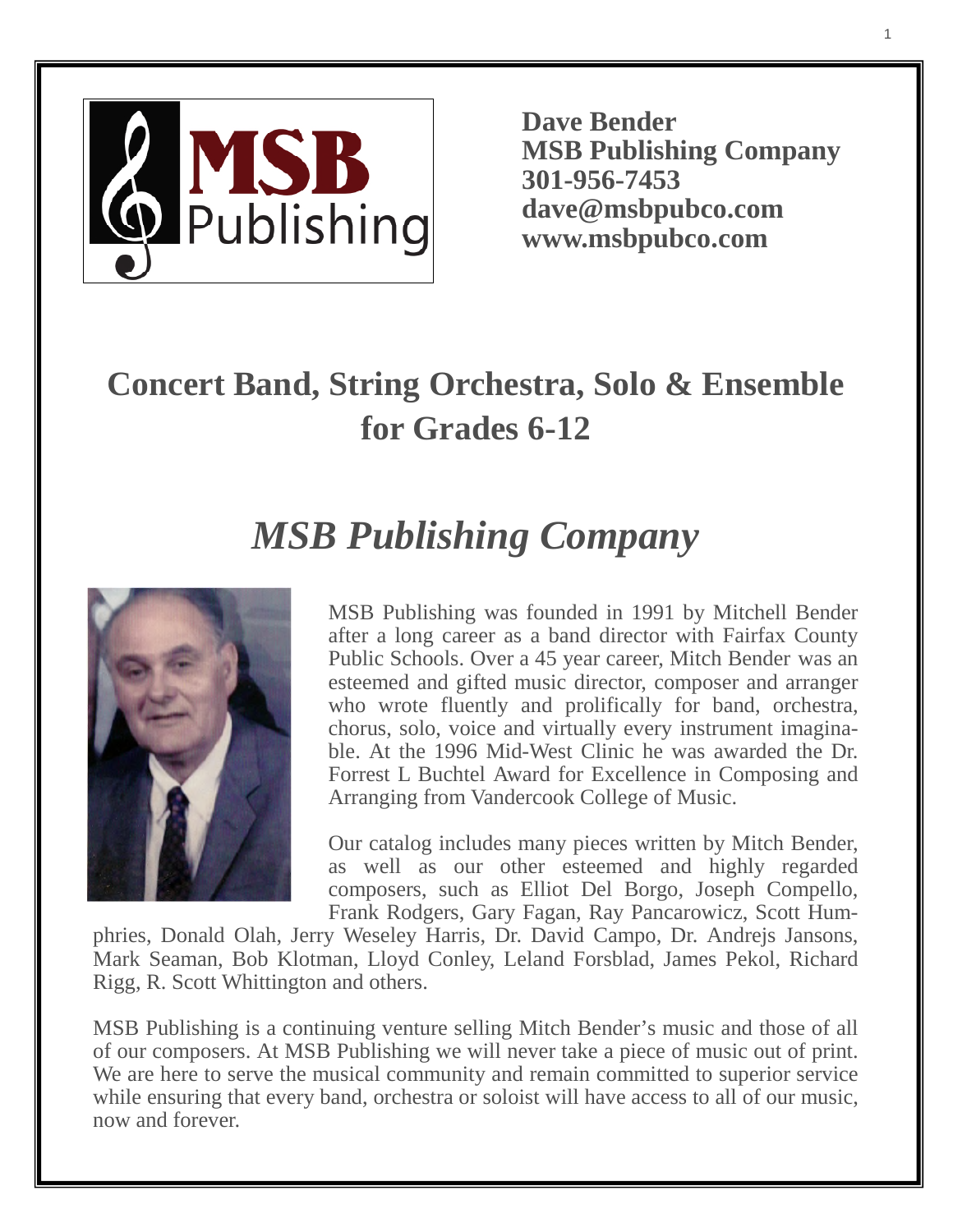



# **TABLE OF CONTENTS**

| <b>New Music Releases</b> | $3-6$     |
|---------------------------|-----------|
| <b>Concert Band Works</b> | $7 - 10$  |
| <b>String Orchestra</b>   | $10 - 20$ |
| Solo & Ensemble           | $20 - 23$ |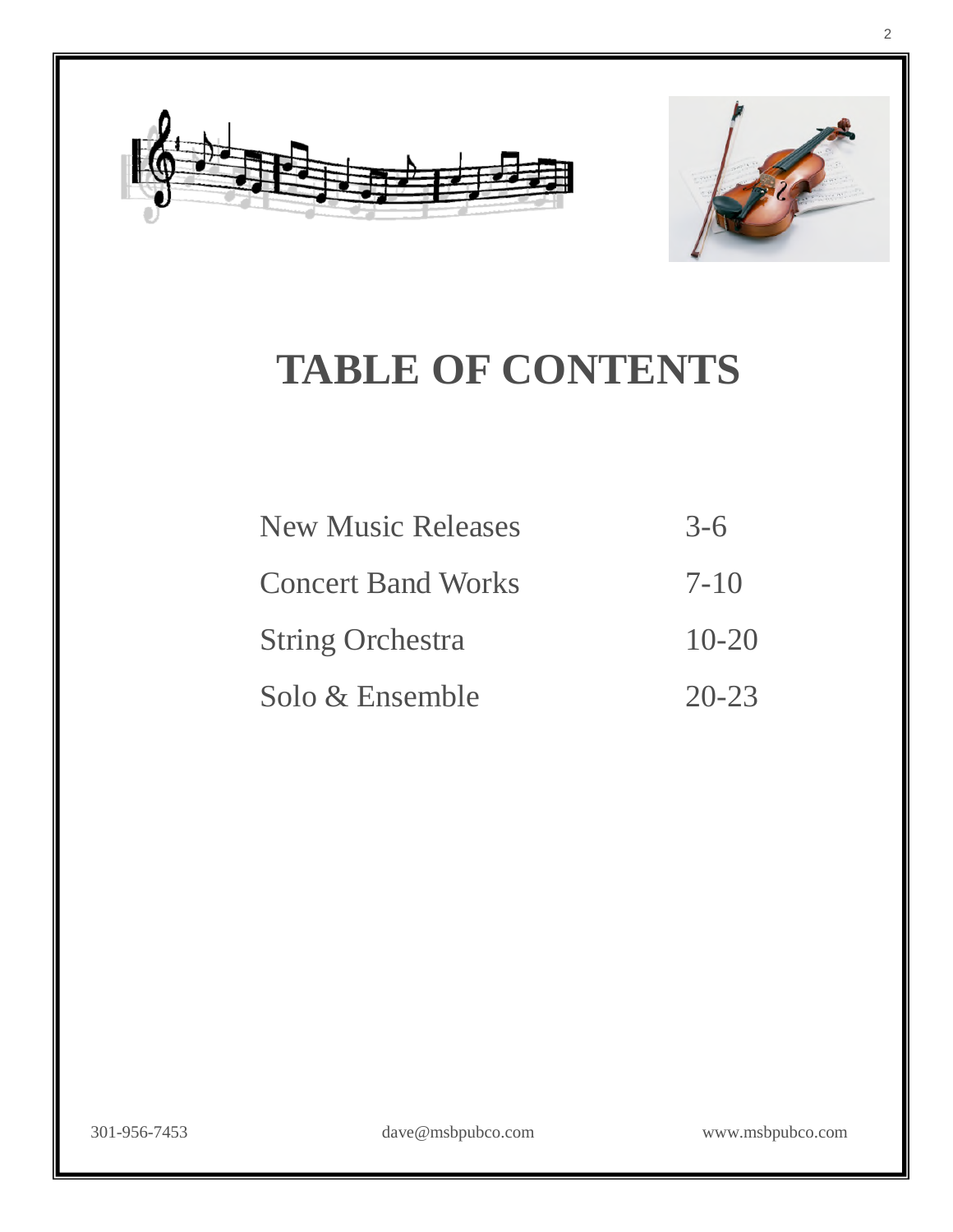



#### **NEW STRING RELEASES FOR 2020-2023**

| Part#  | <b>Title</b>                                                                                 | <b>Composer/Arranger</b>                          | Grade<br><b>Level</b>        | Year | <b>Retail</b> |
|--------|----------------------------------------------------------------------------------------------|---------------------------------------------------|------------------------------|------|---------------|
| SO-344 | Pasquinade for<br><b>Strings</b>                                                             | Louis Moreau<br>Gottschalk/Dr.<br>Andrejs Jansons | 5                            | 2020 | 60.00         |
| SO-345 | Souvenir de Porto<br>Rico                                                                    | Louis Moreau<br>Gottschalk/Dr.<br>Andrejs Jansons | 5                            | 2020 | 60.00         |
| SO-346 | Rhapsody No.1 for<br>Clarinet and Strings,<br><b>OPT</b> Parts for Oboe,<br>Flute & Alto Sax | R. Scott Whittington                              | 3.5/4.5<br>For Solo<br>Parts | 2023 | 65.00         |
| SO-347 | <b>Restless Spirit</b>                                                                       | R. Scott Whittington                              | $\overline{2}$               | 2023 | 55.00         |
| SO-348 | La Traviata                                                                                  | Giuseppe Verdi/R.<br>Scott Whittington            | 3                            | 2023 | 55.00         |

#### **NEW CONCERT BAND RELEASES FOR 2018**

| Part#    | <b>Title</b>                                 | <b>Composer/Arranger</b>                       | <b>Grade</b><br><b>Level</b> | Year | <b>Retail</b> |
|----------|----------------------------------------------|------------------------------------------------|------------------------------|------|---------------|
| $CB-310$ | Power of Nature                              | Alwin Michael<br>Schronen/Robert<br>Livingston | 3                            | 2018 | 55.00         |
| CB-311   | The Hunt - A Native<br><b>American Story</b> | <b>Scott Humphries</b>                         | $\mathcal{D}_{\cdot}$        | 2018 | 50.00         |
| $CB-312$ | Wonderbird                                   | Dr. Andrejs Jansons                            | 5                            | 2018 | 85.00         |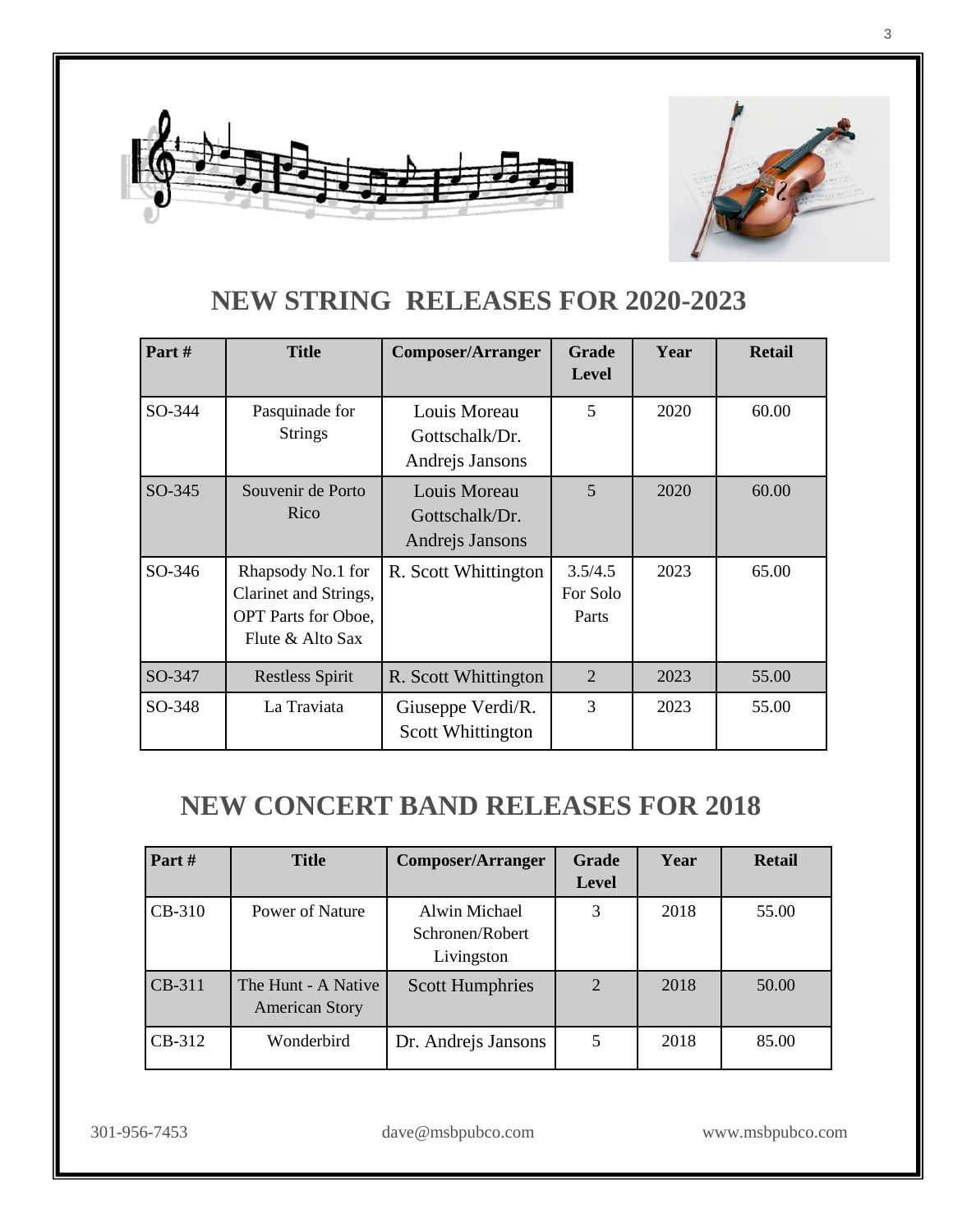



#### **NEW STRING RELEASES FOR 2018**

| Part#    | Title           | <b>Composer/Arranger</b> | Grade<br><b>Level</b> | Year | <b>Retail</b> |
|----------|-----------------|--------------------------|-----------------------|------|---------------|
|          |                 | Jerry Weseley Harris     |                       |      |               |
| $SO-343$ | Sacred Symphony | Jerry Weseley Harris     | 4.5                   | 2018 | 60.00         |

#### **NEW CONCERT BAND RELEASES FOR 2017**

| Part#    | <b>Title</b>              | <b>Composer/Arranger</b>         | <b>Grade</b><br><b>Level</b> | Year | <b>Retail</b> |
|----------|---------------------------|----------------------------------|------------------------------|------|---------------|
| CB-305   | Goodbye World,<br>Goodbye | Mosie Lister/Elliot<br>Del Borgo | 3.5                          | 2017 | \$75.00       |
| $CB-308$ | <b>Money Fever</b>        | Dr. Andrejs Jansons              |                              | 2017 | \$85.00       |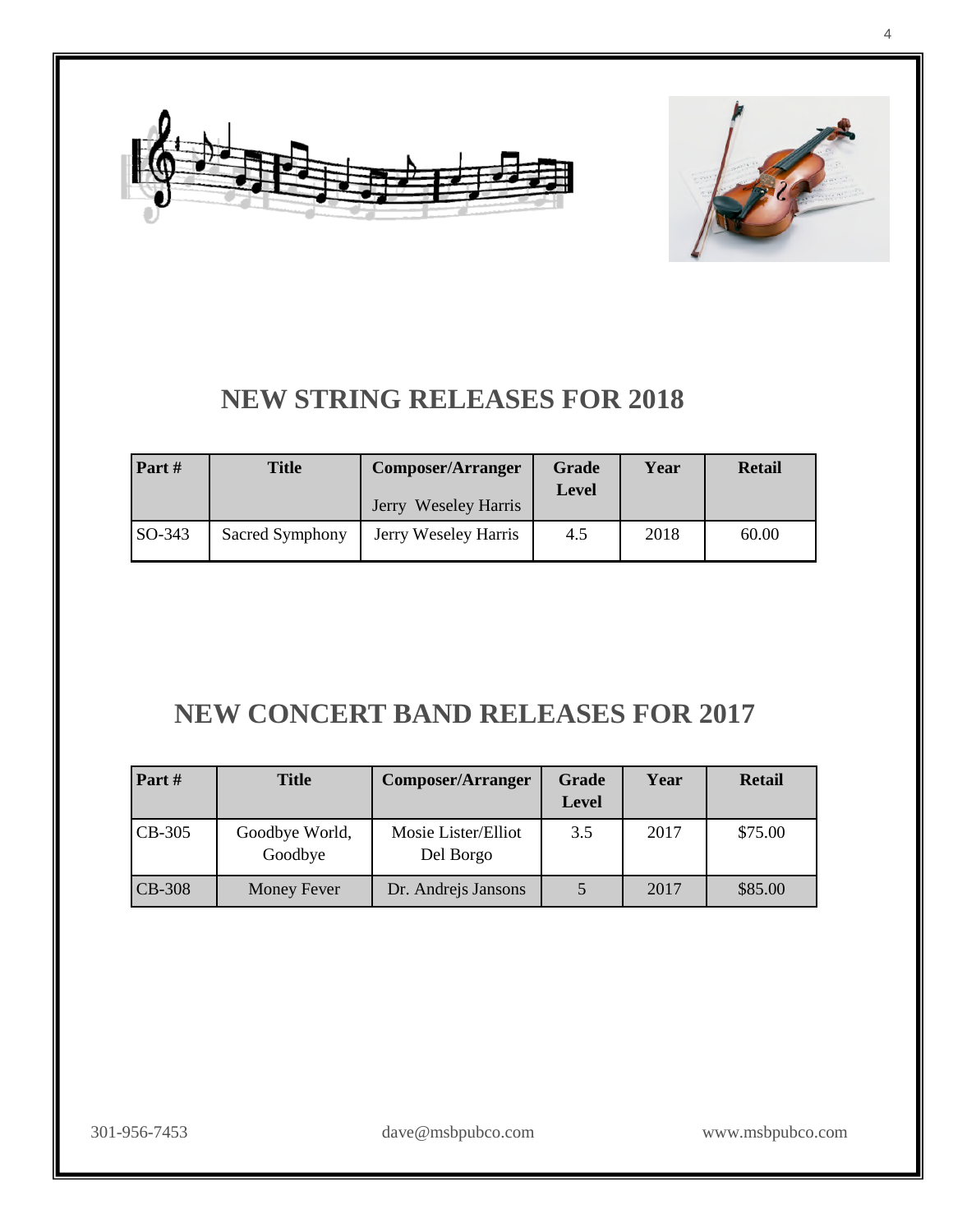



#### **STRING RELEASES FOR 2017**

| Part#  | <b>Title</b>                                 | <b>Composer/Arranger</b>                     | Grade<br>Level | Year | <b>Retail</b> |
|--------|----------------------------------------------|----------------------------------------------|----------------|------|---------------|
| SO-338 | Peace Pipe                                   | Joe Compello                                 | 1              | 2017 | \$45.00       |
| SO-339 | Blackbeard the<br>Pirate!                    | Ray Pancarowicz                              | 3              | 2017 | \$50.00       |
| SO-340 | Eine Kleine Bach<br>Musik                    | Bach/Pancarowicz                             | 3              | 2017 | \$50.00       |
| SO-341 | Allegro Spiritoso                            | J.B. Senaille/Jerry<br><b>Weseley Harris</b> | $\overline{4}$ | 2017 | \$50.00       |
| SO-342 | Black is the Color of<br>My True Love's Hair | Folk Song/Jerry<br><b>Weseley Harris</b>     | 2.5            | 2017 | \$45.00       |

#### **CONCERT BAND RELEASES FOR 2015-2016**

| Part $#$ | <b>Title</b>                   | <b>Composer/Arranger</b> | <b>Grade</b><br>Level | Year | <b>Retail</b> |
|----------|--------------------------------|--------------------------|-----------------------|------|---------------|
| $CB-302$ | Alleghany Ride                 | <b>Scott Humphries</b>   | 3                     | 2015 | \$70.00       |
| $CB-303$ | Kennedale                      | David Campo              | 3                     | 2016 | \$55.00       |
| $CB-304$ | Hymn Hiraeth                   | Matthew Schoendorff      | 3                     | 2016 | \$65.00       |
| $CB-306$ | Rounds for Band                | Elliot Del Borgo         |                       | 2016 | \$50.00       |
| $CB-307$ | For the Beauty of<br>the Earth | Elliot Del Borgo         | 1.5                   | 2016 | \$50.00       |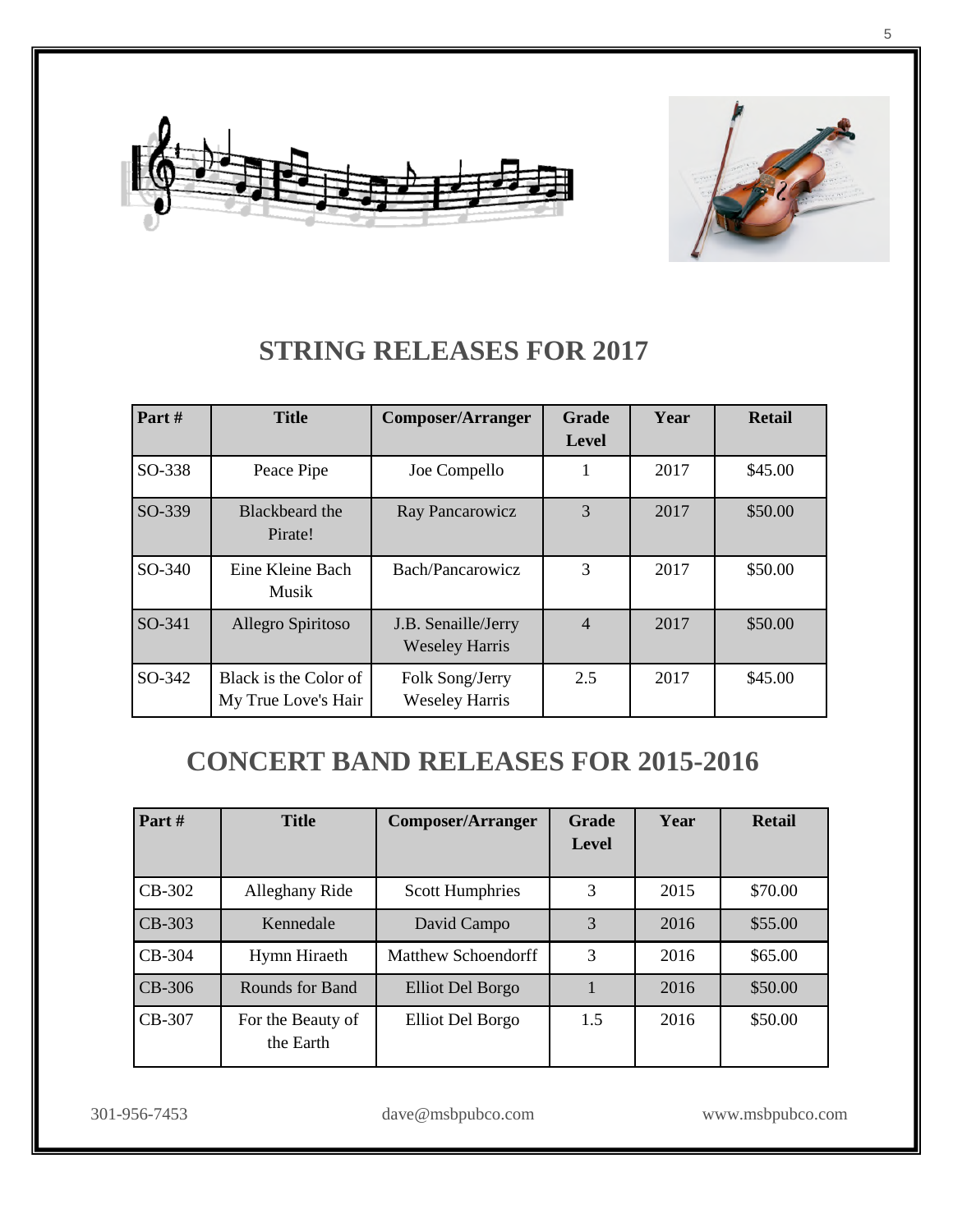



#### **NEW STRING RELEASES FOR 2013—2016**

| PART#             | <b>TITLE</b>                                             | <b>COMPOSER/</b><br><b>ARRANGER</b>        | <b>GRADE</b>   | <b>YEAR</b> | <b>RETAIL</b>                     |
|-------------------|----------------------------------------------------------|--------------------------------------------|----------------|-------------|-----------------------------------|
| SO <sub>268</sub> | Tarantella                                               | Mendelssohn/Bender                         | 3              | 2013        | \$45.00                           |
| SO <sub>269</sub> | His Yoke is Easy (from the Messiah)                      | <b>G F Handel/Bender</b>                   | 3              | 2013        | \$50.00                           |
| SO270             | Intermezzo (From the opera Cavalleria<br>Rusticana)      | Mascagni/Bender                            | 3              | 2013        | \$<br>45.00                       |
| SO271             | Let's Play                                               | <b>Bela Bartok/Bender</b>                  | 1              | 2013        | $\mathcal{S}$<br>40.00            |
| SO272             | Symphony No 5 (from the 2nd Movement)                    | Tchaikovsky/Bender                         | 3              | 2013        | \$50.00                           |
| SO300             | Gavotte                                                  | Martini/Jerry Harris                       | 3              | 2014        | $\mathbb{S}$<br>50.00             |
| SO301             | Colorado Trail                                           | Jerry Harris                               | $\overline{3}$ | 2014        | $\overline{\mathcal{S}}$<br>45.00 |
| SO302             | Haydn for Young Orchestra                                | Haydn/Jerry Harris                         | 3              | 2014        | $\mathbb{S}$<br>50.00             |
| SO-274            | <b>Asian Festival Dance</b>                              | <b>Frank Rodgers</b>                       | 1 Easy         | 2015        | \$42.00                           |
| SO-329            | Dance of the Mimes                                       | <b>Elliott Del Borgo</b>                   | 1              | 2015        | \$45.00                           |
| SO-332            | All Through the Night                                    | Folk Song/Jerry<br><b>Weseley Harris</b>   | $\overline{2}$ | 2015        | \$45.00                           |
| SO-313            | <b>Mists of Vienna</b>                                   | <b>Frank Rodgers</b>                       | $2 \text{ MD}$ | 2015        | \$48.00                           |
| SO-330            | <b>Fiddles of Fire</b>                                   | <b>Elliott Del Borgo</b>                   | 3              | 2015        | \$50.00                           |
| SO-333            | <b>Bach for Young Orchestra</b>                          | <b>Bach/Jerry Weseley</b><br>Harris        | 3              | 2015        | \$50.00                           |
| SO-331            | Overture to the Christmas Cantate                        | <b>Bach/Jerry Weseley</b><br>Harris        | $3+$           | 2015        | \$45.00                           |
| SO-334            | Brahms Hungarian Dance #1                                | <b>Brahms/Frank</b><br>Rodgers             | 4 MD           | 2015        | \$48.00                           |
| SO-335            | Diem Jubilate                                            | <b>Elliot Del Borgo</b>                    | 5              | 2015        | \$65.00                           |
| SO-336            | American Folk Tune Suite                                 | Traditional/Jerry<br><b>Weseley Harris</b> | $\overline{4}$ | 2016        | \$50.00                           |
| SO-337            | Aerial for String Orchestra, From Violin So-<br>nata III | Handel/Jerry Weseley<br>Harris             | 3              | 2016        | \$45.00                           |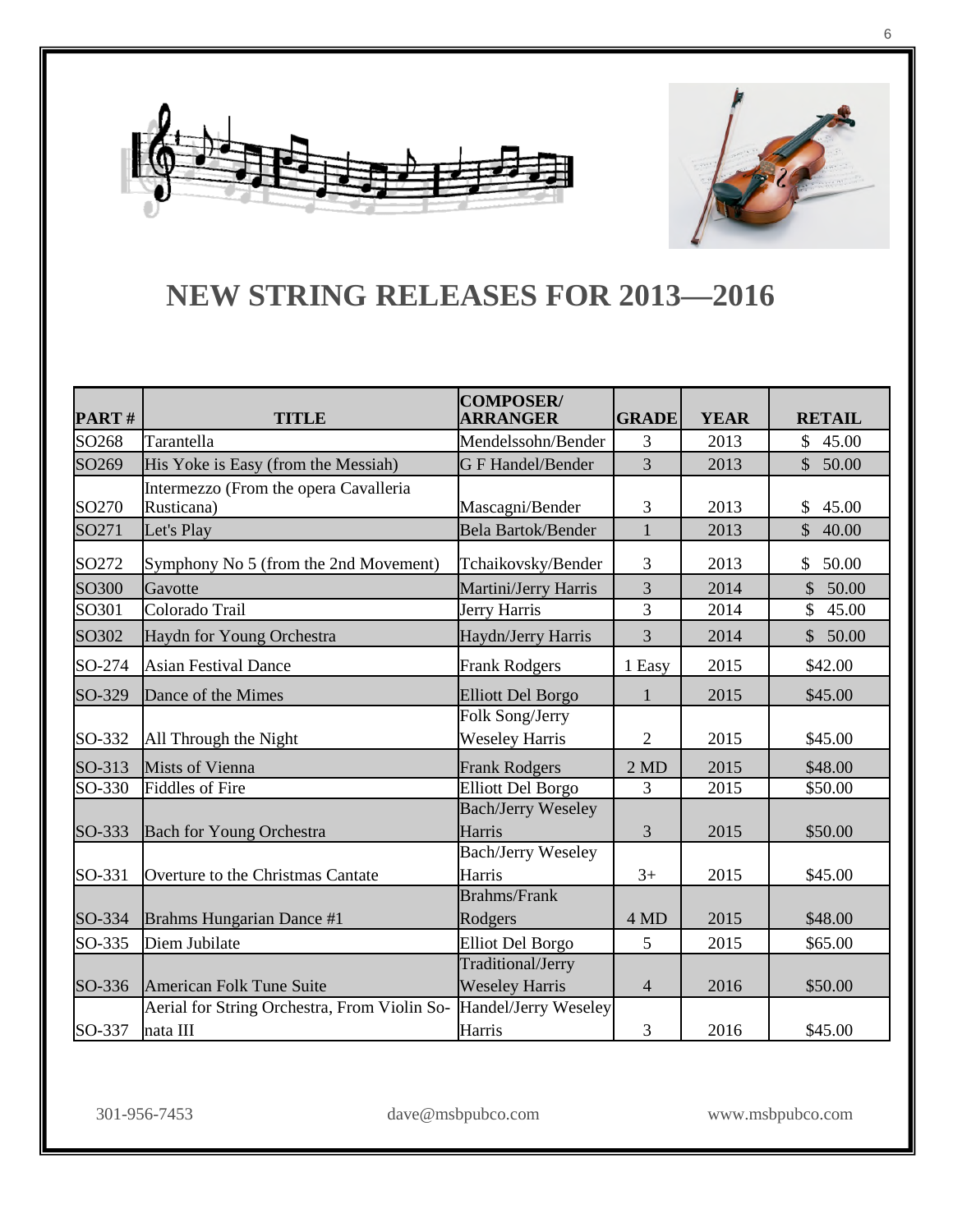

7

| PART#        | TITLE                                                                                                                           | <b>COMPOSER/</b><br>ARRANGER | <b>GRADE</b>   | <b>RETAIL</b>          |
|--------------|---------------------------------------------------------------------------------------------------------------------------------|------------------------------|----------------|------------------------|
|              | "I Have a Dream" Let Freedom Ring, MLK<br>Speech with Narration and Choral, For Band.<br>Each Choral Part = $$2$                | Mitchell Bender              |                | \$<br>60.00            |
|              | "I Have a Dream" Let Freedom Ring, MLK<br>Speech with Band, Narration, Choral and<br>Orchestra Portion. Each Choral Part = $$2$ | Mitchell Bender              |                | $\mathcal{S}$<br>80.00 |
| <b>CB111</b> | Overture to Semiramide                                                                                                          | Rossini/Bender               | 3              | 40.00<br>\$            |
| <b>CB112</b> | Toccata in D Minor                                                                                                              | <b>Bach/Bender</b>           | 3              | $\mathcal{S}$<br>45.00 |
| <b>CB113</b> | <b>Jubilation Rock</b>                                                                                                          | Fred M Hubbell               | 3              | \$<br>50.00            |
| <b>CB114</b> | Will Roop March                                                                                                                 | Robert C Lewis               |                | $\mathcal{S}$<br>40.00 |
| <b>CB115</b> | Force of Freedom                                                                                                                | Lloyd Conley                 |                | \$<br>40.00            |
| <b>CB116</b> | National Heritage Month                                                                                                         | Lloyd Conley                 | 3              | 40.00<br>\$            |
| <b>CB117</b> | Turandot                                                                                                                        | Von Weber/F Hubbell          | 3              | 50.00<br>$\mathbb{S}$  |
| <b>CB118</b> | Overture to William Tell                                                                                                        | Rossini/Bender               | 3              | 50.00<br>$\mathbb{S}$  |
| <b>CB119</b> | <b>Ballet Parisian</b>                                                                                                          | J Offenbach/Bender           | 3              | \$<br>45.00            |
| <b>CB120</b> | <b>USS Constitution Overture</b>                                                                                                | Daniel L Kosko               | $\overline{4}$ | \$<br>60.00            |
| <b>CB121</b> | Fox Valley Legend                                                                                                               | Fred M Hubbell               | 3              | 55.00<br>\$            |
| <b>CB122</b> | Dona Nobis Pacem (Grant Unto Us Peace)                                                                                          | <b>Elliot del Borgo</b>      | $\overline{2}$ | $\mathbb{S}$<br>40.00  |
| <b>CB123</b> | Crown Royal                                                                                                                     | <b>Elliot Del Borgo</b>      |                | \$<br>40.00            |
| <b>CB125</b> | La Scala Di Seta                                                                                                                | Rossini/Bender               | 3              | 50.00<br>$\mathcal{S}$ |
| <b>CB126</b> | Po-Go Pete                                                                                                                      | Lloyd Conley                 |                | 32.00<br>\$            |
| <b>CB127</b> | Mister "B"                                                                                                                      | <b>Lloyd Conley</b>          |                | $\mathcal{S}$<br>32.00 |
| <b>CB129</b> | Shusti Fidli                                                                                                                    | <b>Lloyd Conley</b>          | $\overline{2}$ | $\mathsf{\$}$<br>40.00 |
| <b>CB128</b> | Mi Do Re                                                                                                                        | <b>Lloyd Conley</b>          |                | \$32.00                |
| <b>CB130</b> | Surprises                                                                                                                       | <b>Lloyd Conley</b>          | $\mathbf{1}$   | \$40.00                |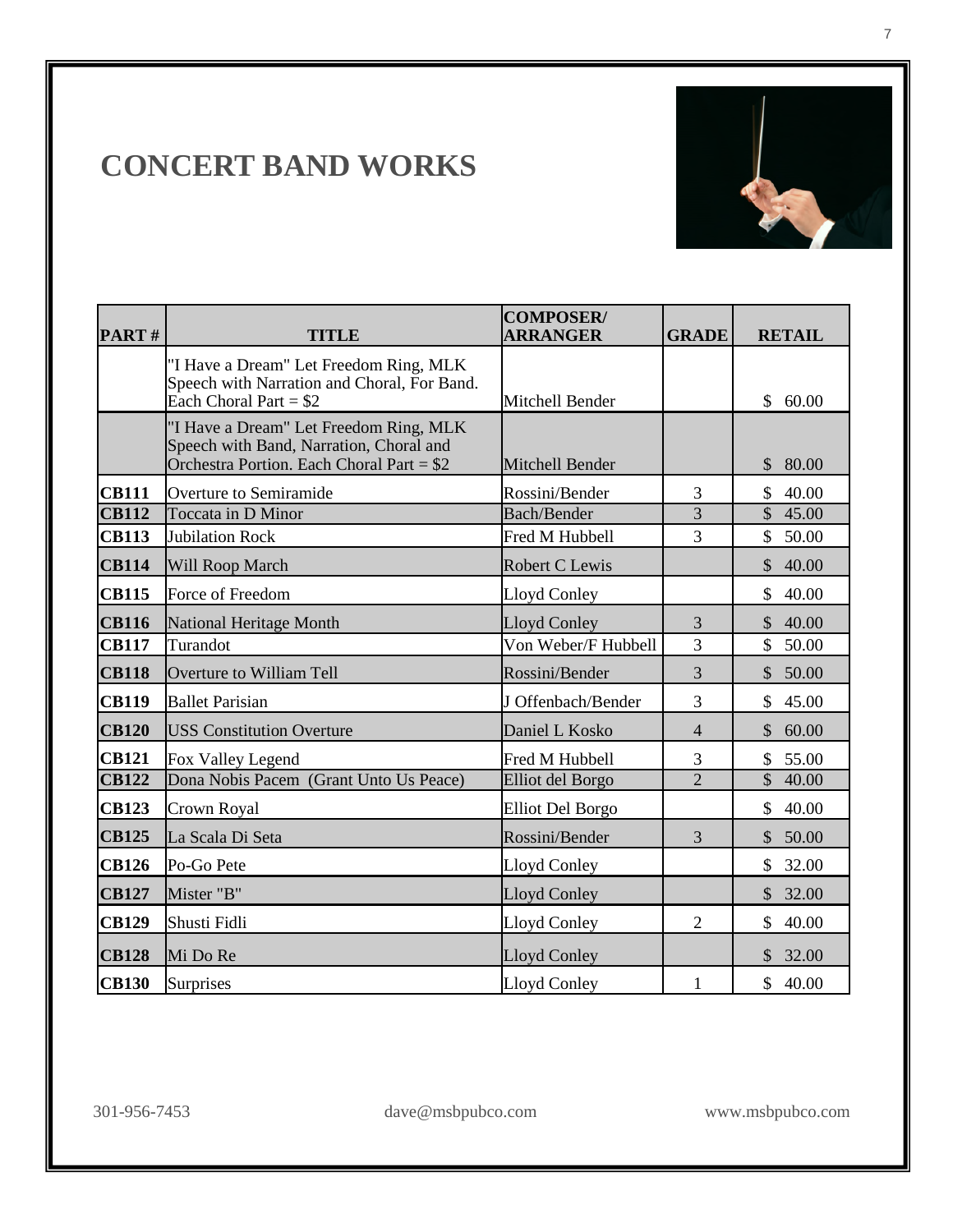

| PART#        | <b>TITLE</b>                    | <b>COMPOSER/</b><br><b>ARRANGER</b> | <b>GRADE</b>   | <b>RETAIL</b>                     |
|--------------|---------------------------------|-------------------------------------|----------------|-----------------------------------|
|              | Pomp and Circumstance, Military |                                     |                |                                   |
| <b>CB131</b> | March No 4                      | Elgar/F Hubbell                     |                | $\mathcal{S}$<br>40.00            |
| <b>CB133</b> | <b>Trumpet Song</b>             | Lloyd Conley                        | $\overline{2}$ | $\mathbb{S}$<br>40.00             |
| <b>CB134</b> | <b>Blugolds March</b>           | James B Pekol                       |                | \$<br>45.00                       |
| <b>CB135</b> | <b>Bizzy Bells</b>              | Lloyd Conley                        | 1 VE           | \$<br>40.00                       |
| <b>CB137</b> | Cha Cha Pocita                  | Joseph Compello                     | 1              | $\mathbb{S}$<br>40.00             |
| <b>CB136</b> | Resonance                       | Mitchell Bender                     | $\overline{3}$ | $\mathcal{S}$<br>42.00            |
| <b>CB138</b> | <b>Scottish Rhapsody</b>        | <b>Elliott Del Borgo</b>            | 3              | \$<br>45.00                       |
| <b>CB139</b> | The Huntsman                    | Joseph Compello                     | 1 VE           | 40.00<br>\$                       |
| <b>CB140</b> | Korea Veterans                  | <b>Charles Gabriele</b>             |                | $\hat{\mathcal{L}}$<br>40.00      |
| <b>CB141</b> | Peace Pipe                      | Joseph Compello                     | $\overline{2}$ | $\overline{\mathcal{S}}$<br>40.00 |
| <b>CB142</b> | <b>Bear Mountain March</b>      | Joseph Compello                     | $\mathbf{1}$   | $\mathcal{S}$<br>40.00            |
| <b>CB143</b> | <b>Flirtatious Flutes</b>       | Joseph Compello                     | $\mathbf{1}$   | $\mathbb{S}$<br>40.00             |
| <b>CB144</b> | <b>Mighty Mac</b>               | <b>Lloyd Conley</b>                 | 3              | \$<br>40.00                       |
| <b>CB145</b> | Princess Gundega Overture       | Andrejs Jansons                     | 5              | \$<br>65.00                       |
| <b>CB146</b> | Legacy                          | <b>Lloyd Conley</b>                 | 4 MD           | \$<br>70.00                       |
| <b>CB148</b> | <b>Imaginary Landscape</b>      | Elliot del Borgo                    | $\overline{4}$ | \$<br>40.00                       |
| <b>CB149</b> | The Mighty Warriors Overture    | Mitchell Bender                     | $\mathbf{1}$   | \$<br>40.00                       |
| <b>CB150</b> | <b>Armed Forces Medley</b>      | <b>Charles Gabriele</b>             | 3              | \$<br>50.00                       |
| <b>CB151</b> | The Barber of Seville Overture  | Rossini/M Bender                    | $\overline{4}$ | \$<br>65.00                       |
| <b>CB152</b> | <b>Manchester March</b>         | Mark Seaman                         | <b>ME</b>      | $\hat{S}$<br>40.00                |
| <b>CB153</b> | <b>Fall Creek Overture</b>      | Mark Seaman                         | $1+$           | \$<br>40.00                       |
| <b>CB154</b> | Eagle Pride March               | <b>Mark Seaman</b>                  | $1+$           | $\mathcal{S}$<br>40.00            |
| <b>CB155</b> | <b>Ancient Echoes</b>           | <b>Elliot Del Borgo</b>             | $\mathbf{1}$   | \$<br>40.00                       |
| <b>CB156</b> | Desert Storm Vanguard           | Phillippe D Respass                 | $\overline{4}$ | \$<br>50.00                       |
| <b>CB157</b> | March Alcide                    | David Campo                         | $\overline{2}$ | $\hat{\mathcal{L}}$<br>40.00      |
| <b>CB158</b> | Fantasy on a Scottish Air       | Gary Fagan                          | $\overline{c}$ | \$<br>40.00                       |
| <b>CB159</b> | National Guardians, March       | <b>Charles T Gabriele</b>           | 3              | \$<br>50.00                       |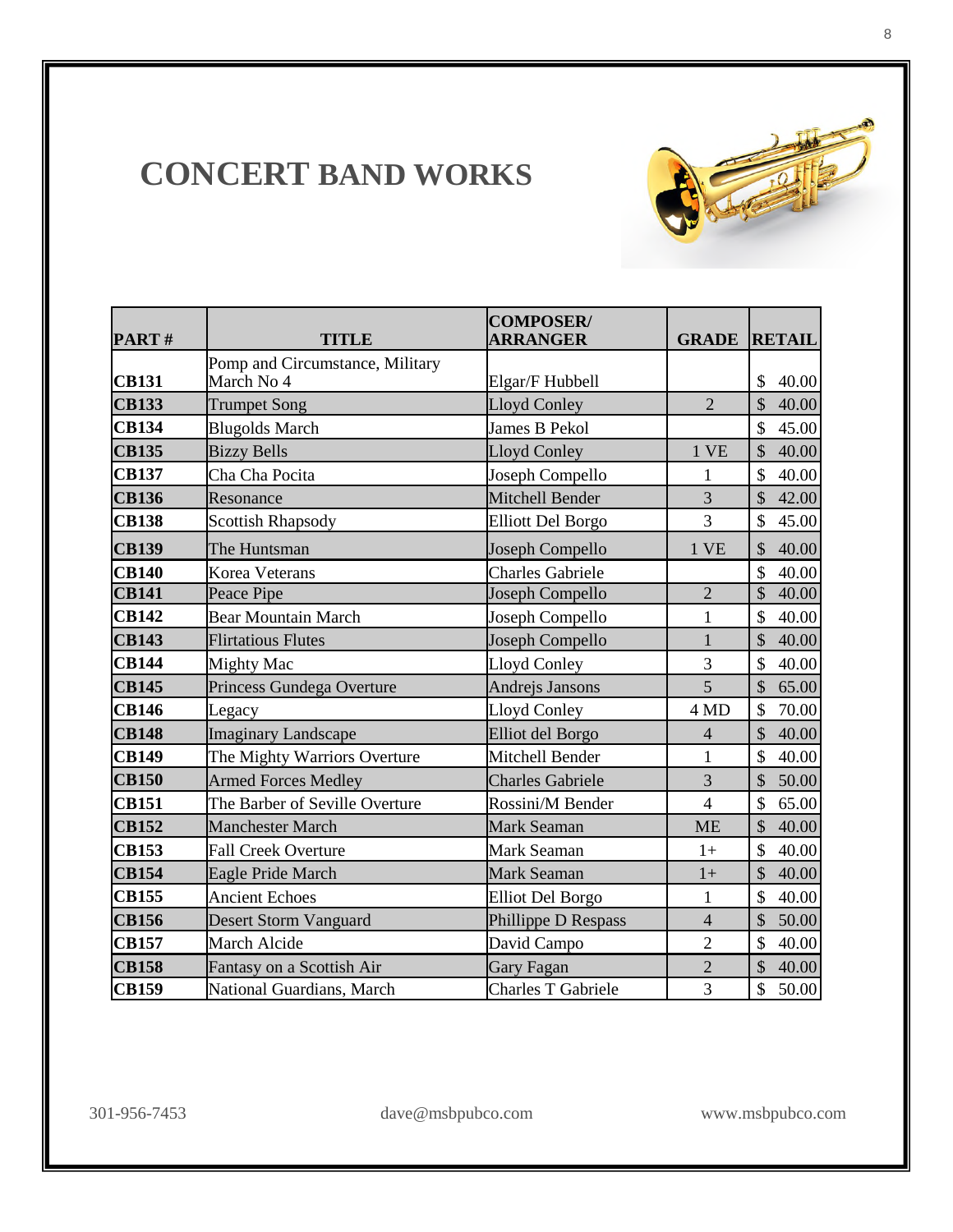| PART#        | <b>TITLE</b>                           | <b>COMPOSER/</b><br><b>ARRANGER</b> | <b>GRADE</b>   | <b>RETAIL</b>          |
|--------------|----------------------------------------|-------------------------------------|----------------|------------------------|
| <b>CB160</b> | Midnight in Madrid                     | Fred Hubbell                        | 3              | $\mathcal{S}$<br>45.00 |
| <b>CB161</b> | The Champ, March                       | <b>Charles T Gabriele</b>           | $\overline{3}$ | $\mathcal{S}$<br>50.00 |
| <b>CB162</b> | Tail of the Fox                        | Joseph Compello                     | 1 VE           | $\mathcal{S}$<br>40.00 |
| <b>CB163</b> | The Magic Journey                      | <b>Walter Cummings</b>              | $\overline{3}$ | $\mathcal{S}$<br>50.00 |
| <b>CB164</b> | Slavonic Dance No 1                    | Antonin Dvorak/Mitch<br>Bender      | $\overline{4}$ | \$<br>60.00            |
| <b>CB165</b> | <b>Red Eclipse</b>                     | <b>Rob Grice</b>                    | $\overline{3}$ | $\mathsf{\$}$<br>60.00 |
| <b>CB166</b> | Centurion                              | <b>Elliot Del Borgo</b>             | $\overline{2}$ | $\mathcal{S}$<br>40.00 |
| <b>CB167</b> | Slide Trombone Slide                   | Joseph Compello                     | $\mathbf{1}$   | $\mathcal{S}$<br>40.00 |
| <b>CB168</b> | A Brush With Magic (Homo Novus)        | Andrejs Jansons                     | 5              | \$<br>95.00            |
| <b>CB169</b> | <b>Notting Hill Overture</b>           | Mark Seaman                         | $\overline{3}$ | \$<br>50.00            |
| <b>CB170</b> | <b>Highland Troubadours</b>            | Fred M Hubbell                      | 3              | $\mathcal{S}$<br>50.00 |
| <b>CB171</b> | Jefferson Legacy                       | <b>Gary Fagan</b>                   | $\overline{2}$ | $\mathsf{\$}$<br>40.00 |
| <b>CB172</b> | Chanukah Song                          | <b>Elliott Del Borgo</b>            | $\overline{2}$ | $\mathcal{S}$<br>40.00 |
| <b>CB173</b> | <b>High-Steppers March</b>             | Joseph Compello                     | 1 VE           | $\mathcal{S}$<br>40.00 |
| <b>CB174</b> | <b>Regal Overture</b>                  | Mark Seaman                         | $\overline{2}$ | 50.00<br>$\mathcal{S}$ |
| <b>CB175</b> | George Washington Processional         | <b>Charles Gabriele</b>             | $\overline{3}$ | \$<br>60.00            |
| <b>CB176</b> | Winds of Change                        | Gary Fagan                          | 3              | \$<br>50.00            |
| <b>CB178</b> | Andante                                | <b>Lloyd Conley</b>                 | $\overline{3}$ | \$<br>40.00            |
| <b>CB179</b> | Monticello Triptych                    | Stephen Edward Millard              | 3              | $\mathcal{S}$<br>50.00 |
| <b>CB180</b> | Chorale and March                      | <b>James B Pekol</b>                | $\mathbf{1}$   | $\mathcal{S}$<br>40.00 |
| <b>CB181</b> | Overture to Ada                        | Doug Hartzell                       | 3              | 50.00<br>\$            |
| <b>CB182</b> | Hungarian Dance, No 7                  | J Brahms/Lloyd Conley               | 3              | \$<br>50.00            |
| <b>CB183</b> | Ambiance                               | <b>Leland Forsblad</b>              | 3              | $\mathcal{S}$<br>50.00 |
| <b>CB184</b> | A Jubilant Song                        | Elliot del Borgo                    | $\mathbf{1}$   | $\mathcal{S}$<br>40.00 |
| <b>CB185</b> | Rigaudon                               | Andre Campre/Roger<br>Cichy         | 3              | \$<br>50.00            |
| <b>CB186</b> | Soul Bread (Based on "Shortnin Bread") | Doug Hartzell                       | $\overline{2}$ | $\mathcal{S}$<br>40.00 |
| <b>CB187</b> | All Join In                            | Doug Hartzell                       | $\mathbf{1}$   | $\mathcal{S}$<br>40.00 |
| <b>CB188</b> | Of Still Meadows and Mountains Bold    | <b>Gary Fagan</b>                   | 3              | \$<br>50.00            |
| <b>CB189</b> | Soliloquy for Band                     | <b>Gary Fagan</b>                   | $\overline{3}$ | \$<br>50.00            |

**Carl Addison**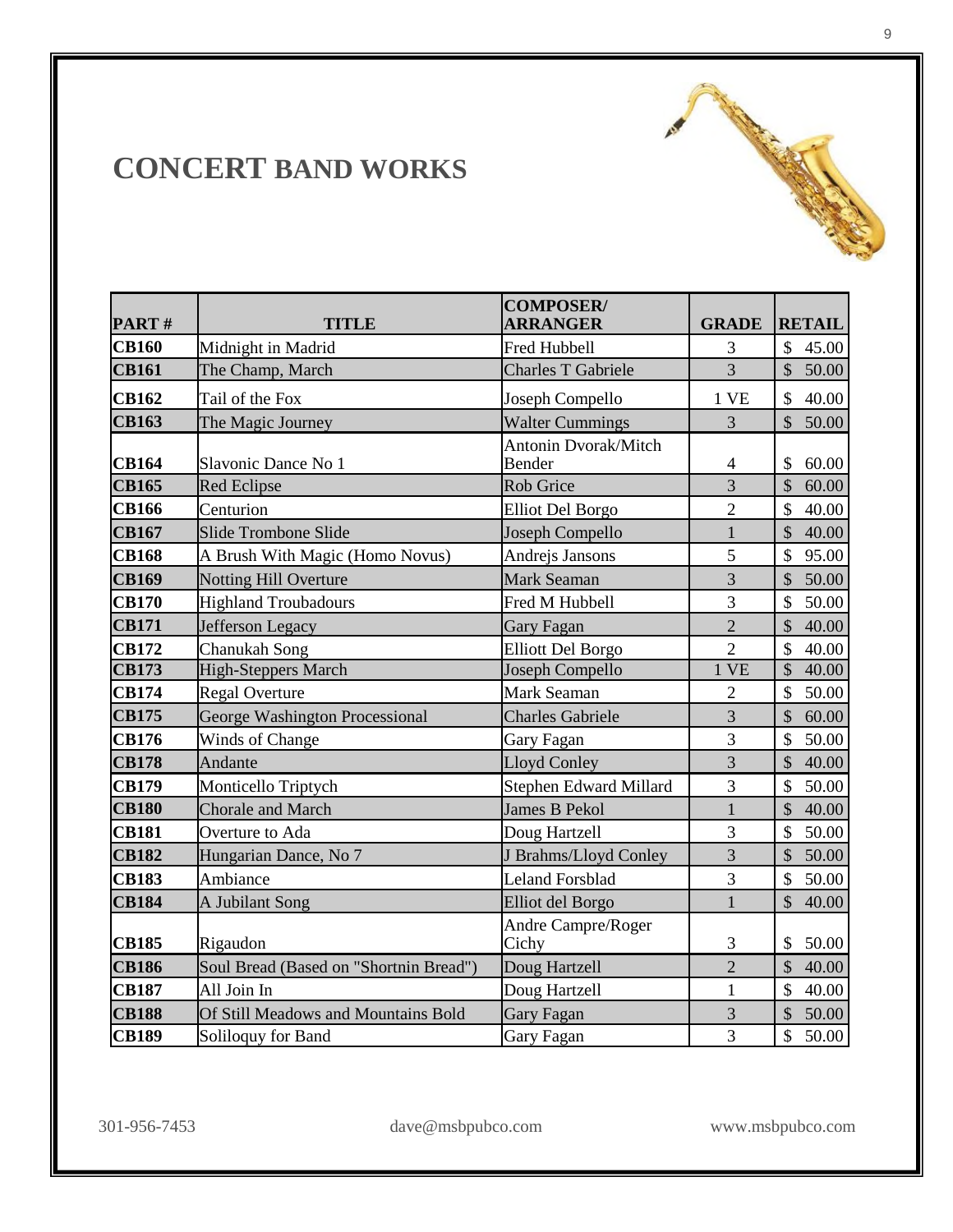| PART#                  | TITLE                                                      | <b>COMPOSER/</b><br>ARRANGER           | <b>GRADE</b>   | <b>RETAIL</b>          |
|------------------------|------------------------------------------------------------|----------------------------------------|----------------|------------------------|
| <b>CB191</b>           | In the Vale of Llangollen                                  | Lloyd Conley                           | 3              | $\mathbb{S}$<br>50.00  |
| <b>CB192</b>           | <b>Excerpts from Scheherazade</b>                          | Rimsky-Korsakov/Mitch<br><b>Bender</b> | 3              | $\mathcal{S}$<br>50.00 |
| <b>CB193</b>           | <b>Fairview Celebration</b>                                | Mitchell Bender                        | $\mathbf{1}$   | \$<br>40.00            |
| <b>CB193a</b>          | Prelude to a New Age                                       | <b>Rob Grice</b>                       | $2+$           | \$<br>50.00            |
| <b>CB195</b>           | <b>Baroque Reflections</b>                                 | <b>Leland Forsblad</b>                 | $2+$           | \$<br>50.00            |
| <b>CB196</b>           | A Joyful March (O How Joyful)                              | <b>Lloyd Conley</b>                    | 3              | \$<br>50.00            |
| <b>CB197</b>           | The Spider's Domain For Band                               | William Rich                           | 3              | \$<br>50.00            |
| <b>CB198</b>           | A Knight's Journey                                         | Gary Fagan                             | $\overline{3}$ | 50.00<br>$\mathcal{S}$ |
| <b>CB199</b>           | The Dragoon Trail                                          | Roger Cichy                            | 3              | \$<br>60.00            |
| <b>CB200</b>           | The Nighthawk                                              | Gary Fagan                             | $\mathbf{1}$   | \$<br>40.00            |
| <b>CB201</b>           | <b>Sunset Sea Fantasy</b>                                  | <b>Scott Humphries</b>                 | 3              | \$<br>60.00            |
| <b>CB202</b>           | <b>Where Eagles Fly</b>                                    | <b>Randy Navarre</b>                   | $\overline{3}$ | $\mathcal{S}$<br>60.00 |
| <b>CB203</b>           | Suite Temporale                                            | Lloyd Conley                           | 1.5            | \$<br>40.00            |
| <b>CB204</b>           | Majestic Mountain                                          | <b>Scott Humphries</b>                 |                | $\mathcal{S}$<br>60.00 |
| <b>CB205</b>           | <b>Royal Majesty</b>                                       | <b>Howard Rowe</b>                     | $\overline{2}$ | \$<br>50.00            |
| <b>CB206</b>           | <b>Tall Timber</b>                                         | <b>Howard Rowe</b>                     | $\overline{2}$ | $\mathcal{S}$<br>50.00 |
| <b>CB207</b>           | Vanguard                                                   | <b>James B Pekol</b>                   | 1              | \$<br>40.00            |
| <b>CB300</b>           | 2 Tango (Dale's Tango)                                     | <b>Augusta Cecconi-Bates</b>           |                | $\mathcal{S}$<br>60.00 |
| <b>CB300P</b>          | 2 Tango (Dale's Tango) Alto Sax w/<br>Piano and Percussion | <b>Augusta Cecconi-Bates</b>           |                | $\mathcal{S}$<br>20.00 |
| <b>CM-Brass</b><br>793 | Evening at the Opera                                       | Mitchell Bender                        |                | \$<br>13.50            |
| <b>CM-Brass</b><br>794 | Sonata in C for Brass Quintet                              | Mozart/Mitchell Bender                 |                | \$<br>14.00            |
| <b>EBC140</b>          | <b>Soliloquy for Brass</b>                                 | <b>Mitchell Bender</b>                 |                | \$<br>12.00            |
| <b>PE100</b>           | <b>Percussion Class Chaos</b>                              | Dan Kosko                              |                | \$<br>12.00            |

(50)

Processor of the contract of the contract of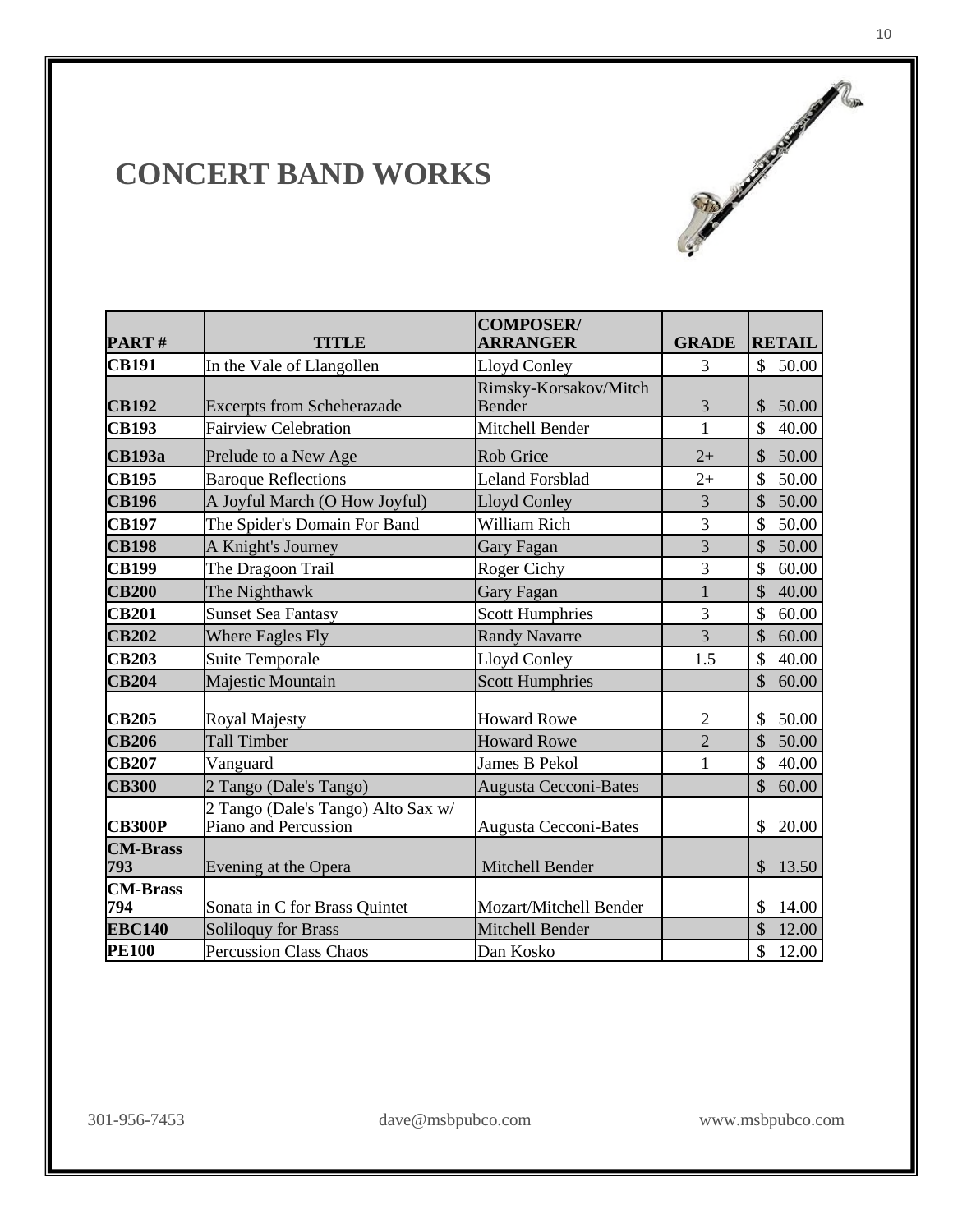# **EASY STRING WORKS**



| PART#         | <b>TITLE</b>                              | <b>COMPOSER/</b><br><b>ARRANGER</b> | <b>GRADE</b> | <b>RETAIL</b>         |
|---------------|-------------------------------------------|-------------------------------------|--------------|-----------------------|
| SO-275        | HOP-SKIP-JUMP                             | <b>Frank Rodgers</b>                | 1 VE         | \$40.00               |
| SO-276        | Let's Be Friends                          | <b>Frank Rodgers</b>                | 1 VE         | \$40.00               |
| SO-277        | March of the Grimy Slimy Gremlins         | <b>Frank Rodgers</b>                | 1 VE         | \$40.00               |
| SO-278        | <b>Picky Pizzicato</b>                    | <b>Frank Rodgers</b>                | 1 VE         | \$40.00               |
| SO-279        | March of the Wooden Soldiers (Simplified) | <b>Frank Rodgers</b>                | 1 VE         | \$40.00               |
| <b>SO-280</b> | <b>Ready Set Bow</b>                      | <b>Frank Rodgers</b>                | 1 VE         | $\mathbb{S}$<br>40.00 |
| <b>SO-281</b> | <b>String'N Along</b>                     | <b>Frank Rodgers</b>                | 1 VE         | \$40.00               |
| <b>SO122</b>  | Scarborough Fair                          | <b>Elliot Del Borgo</b>             | 1 Easy       | \$40.00               |
| SO124         | Sinfonieta In D                           | <b>Elliot Del Borgo</b>             | 1 Easy       | \$40.00               |
| <b>SO132</b>  | <b>Excursions for Strings</b>             | <b>Elliot Del Borgo</b>             | 1 Easy       | \$40.00               |
| <b>SO138</b>  | Fanfare and Processional                  | <b>Frank Rodgers</b>                | 1 Easy       | \$40.00               |
| SO139         | Valse Promenade                           | <b>Frank Rodgers</b>                | 1 Easy       | \$40.00               |
| <b>SO143</b>  | Nancy's Waltz                             | Stephen Edward<br>Millard           | 1 Easy       | \$40.00               |
| <b>SO149</b>  | String-A-Ling                             | <b>Frank Rodgers</b>                | 1 Easy       | \$40.00               |
| <b>SO150</b>  | The Happy Go Lucky Jumping Bean           | <b>Frank Rodgers</b>                | 1 Easy       | \$40.00               |
| SO-274        | <b>Asian Festival Dance</b>               | <b>Frank Rodgers</b>                | 1 Easy       | \$42.00               |
| <b>SO-282</b> | An Itty Bitty Ditty                       | <b>Frank Rodgers</b>                | 1 Easy       | \$40.00               |
| SO-283        | Chill'N Out                               | <b>Frank Rodgers</b>                | 1 Easy       | \$45.00               |
| <b>SO-284</b> | <b>Chorale And Thematic Variations</b>    | <b>Frank Rodgers</b>                | 1 Easy       | \$40.00               |
| SO-285        | Caribbean Delights                        | <b>Frank Rodgers</b>                | 1 Easy       | \$40.00               |
| SO-286        | Cruis'N The Caribbean                     | <b>Frank Rodgers</b>                | 1 Easy       | \$40.00               |
| SO-287        | Crank it Up! Shut it Down!                | <b>Frank Rodgers</b>                | 1 Easy       | \$45.00               |
| <b>SO-288</b> | E-Z Does it Dude                          | <b>Frank Rodgers</b>                | 1 Easy       | \$42.00               |
| SO-289        | <b>Fanfare and Ceremonial Procession</b>  | <b>Frank Rodgers</b>                | 1 Easy       | $\sqrt{$}40.00$       |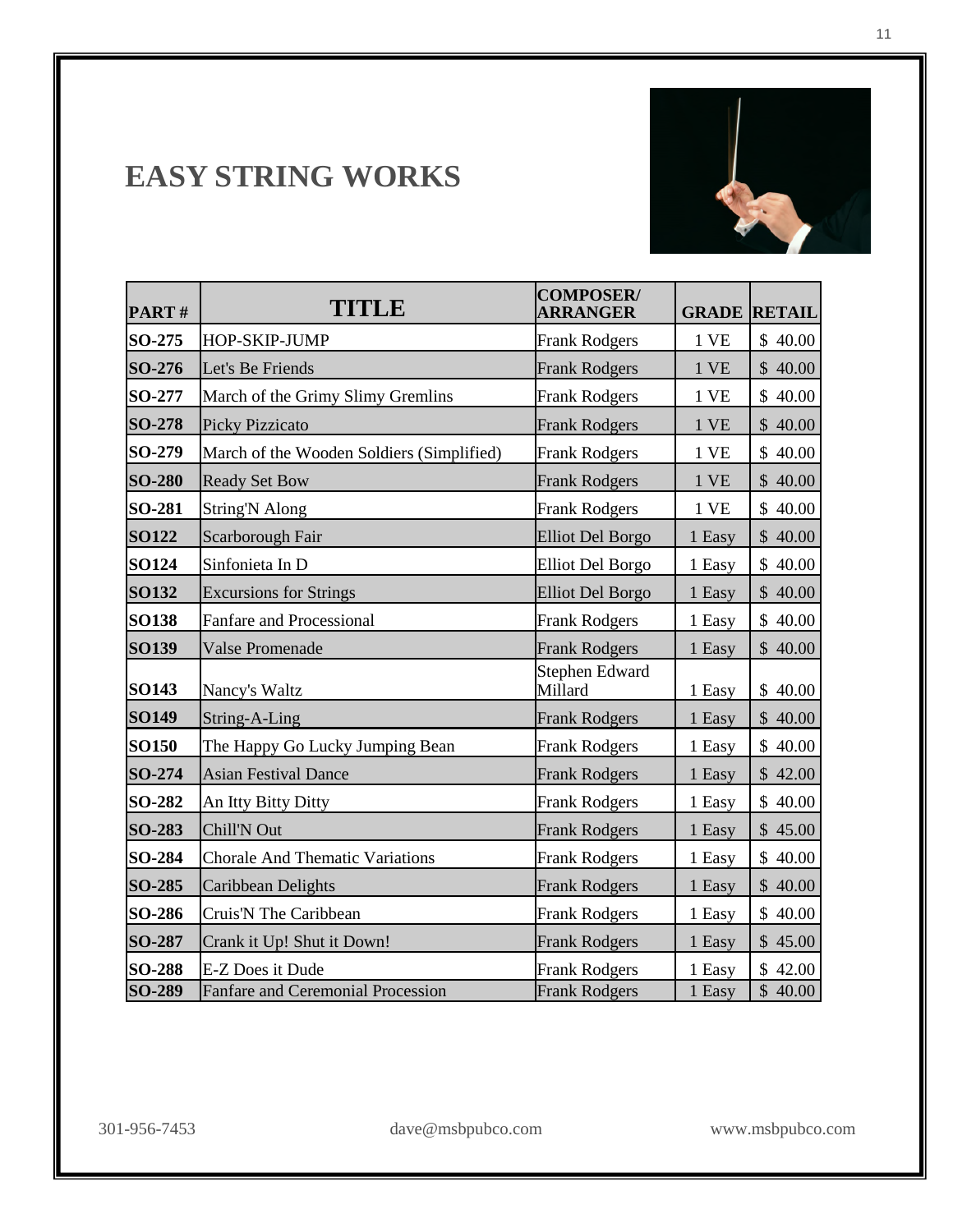### **EASY STRING WORKS**

| PART#            | <b>TITLE</b>                                                      | <b>COMPOSER/</b><br><b>ARRANGER</b>          |                  | <b>GRADE RETAIL</b>    |
|------------------|-------------------------------------------------------------------|----------------------------------------------|------------------|------------------------|
| SO-290           | Flight of the Bumble Bow                                          | <b>Frank Rodgers</b>                         | 1 Easy           | \$40.00                |
| SO-291           | I'm a Pick'n and a Bow'n                                          | <b>Frank Rodgers</b>                         | 1 Easy           | \$40.00                |
| SO-292           | March a La Mode                                                   | <b>Frank Rodgers</b>                         | 1 Easy           | \$40.00                |
| SO-293           | <b>March Royale</b>                                               | <b>Frank Rodgers</b>                         | 1 Easy           | \$40.00                |
| SO-294           | Mozart & Beethoven are "Haydn" in the Music                       | <b>Frank Rodgers</b>                         | 1 Easy           | \$45.00                |
| SO-295<br>SO-296 | March of the Wooden Soldiers (Advanced)<br><b>Our First March</b> | <b>Frank Rodgers</b><br><b>Frank Rodgers</b> | 1 Easy<br>1 Easy | \$40.00<br>\$<br>45.00 |
| SO-297           | Rondo Giacoso                                                     | <b>Frank Rodgers</b>                         | 1 Easy           | \$40.00                |
| SO-298           | Rock the Bow Baby                                                 | <b>Frank Rodgers</b>                         | 1 Easy           | \$45.00                |
| SO-299           | Stand Up! Sit Down! Rock! Rock! Rock!                             | <b>Frank Rodgers</b>                         | 1 Easy           | \$45.00                |
| SO-303           | The 3-4-3 Waltz                                                   | <b>Frank Rodgers</b>                         | 1 Easy           | \$45.00                |
| SO-304           | The Tales of the Three Not so Blind Mice                          | <b>Frank Rodgers</b>                         | 1 Easy           | \$40.00                |
| <b>SO140</b>     | Anthem                                                            | <b>Elliot Del Borgo</b>                      | $\mathbf{1}$     | $\mathbb{S}$<br>40.00  |
| SO159            | Little Lamb Symphony                                              | Joseph Compello                              | $\mathbf{1}$     | \$40.00                |
| <b>SO160</b>     | Three Tune Fantasy                                                | Thomas V Bucci                               | 1                | \$40.00                |
| SO161            | <b>Strings on Parade</b>                                          | <b>Frank Rodgers</b>                         | $\mathbf{1}$     | \$40.00                |
| SO162            | <b>Imitation Mozart</b>                                           | <b>Frank Rodgers</b>                         | $\mathbf{1}$     | \$40.00                |
| <b>SO168</b>     | <b>String Explosion</b>                                           | <b>Frank M Rodgers</b>                       | $\mathbf{1}$     | \$45.00                |
| SO169            | Pokey Piggy Polka                                                 | <b>Frank Rodgers</b>                         | $\mathbf 1$      | \$40.00                |
| <b>SO170</b>     | <b>A Solemn Processional</b>                                      | <b>Frank Rodgers</b>                         | $\mathbf{1}$     | \$40.00                |
| SO172            | A Dreamer's Lullaby                                               | <b>Frank Rodgers</b>                         | 1                | \$<br>40.00            |
| <b>SO181</b>     | <b>Bloosy Woosy</b>                                               | <b>Frank Rodgers</b>                         | $\mathbf{1}$     | \$45.00                |
| <b>SO182</b>     | Rumba-Bumba                                                       | <b>Frank Rodgers</b>                         | 1                | \$<br>40.00            |
| <b>SO195</b>     | King Tut in a Rut                                                 | <b>Frank Rodgers</b>                         | 1                | \$40.00                |
| SO196            | <b>Batman Meets Bowman</b>                                        | <b>Frank Rodgers</b>                         | 1                | \$45.00                |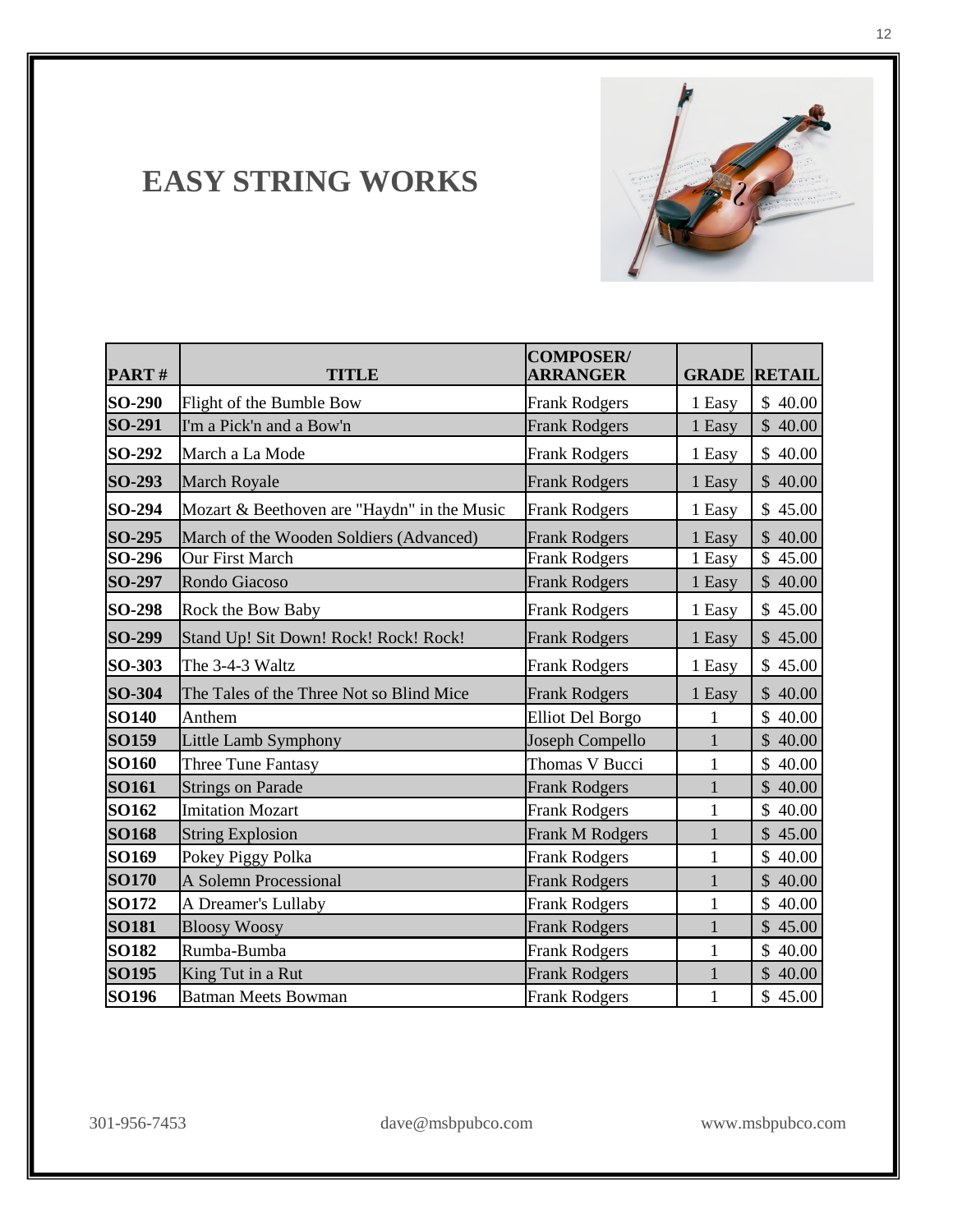#### **EASY STRING WORKS**

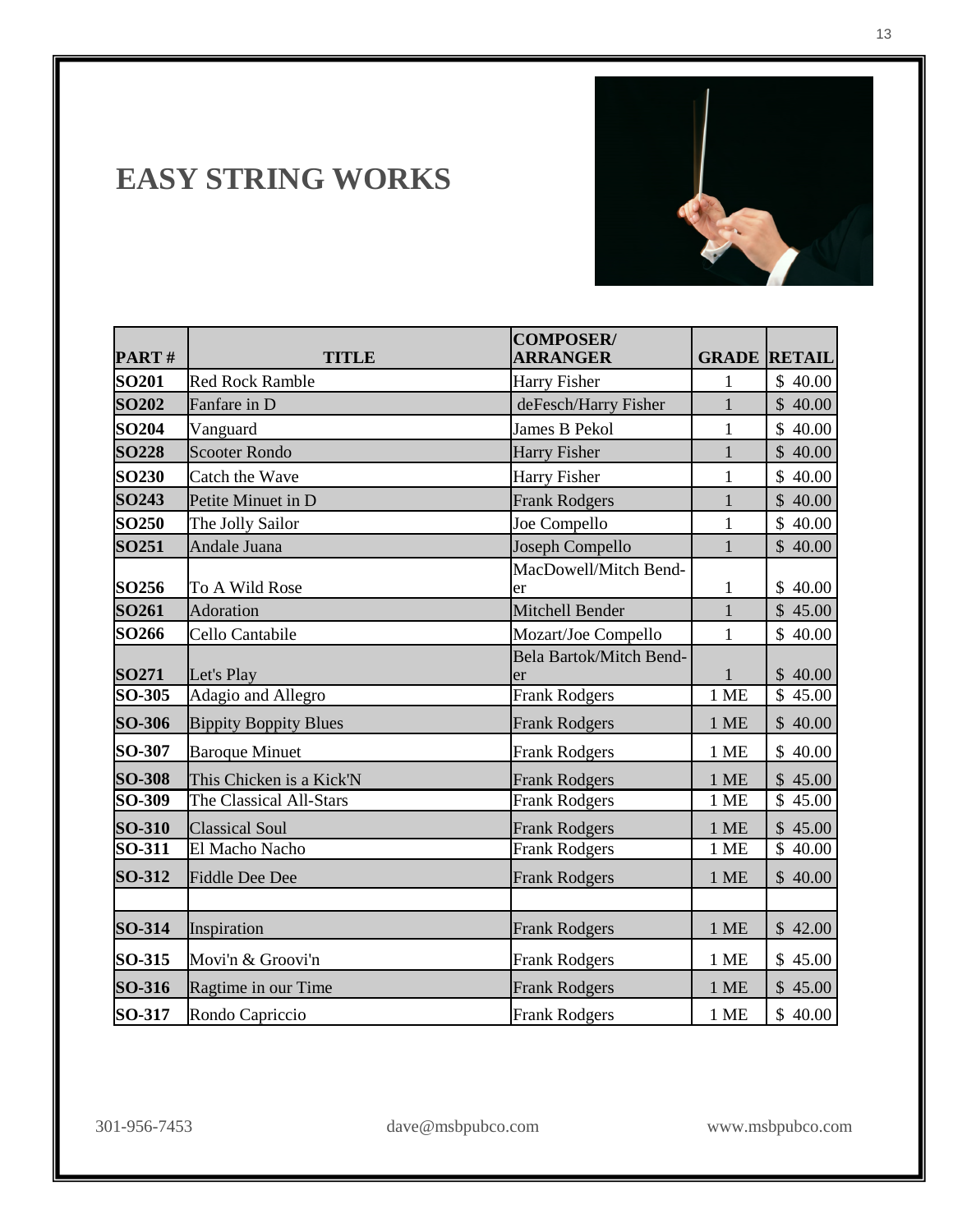

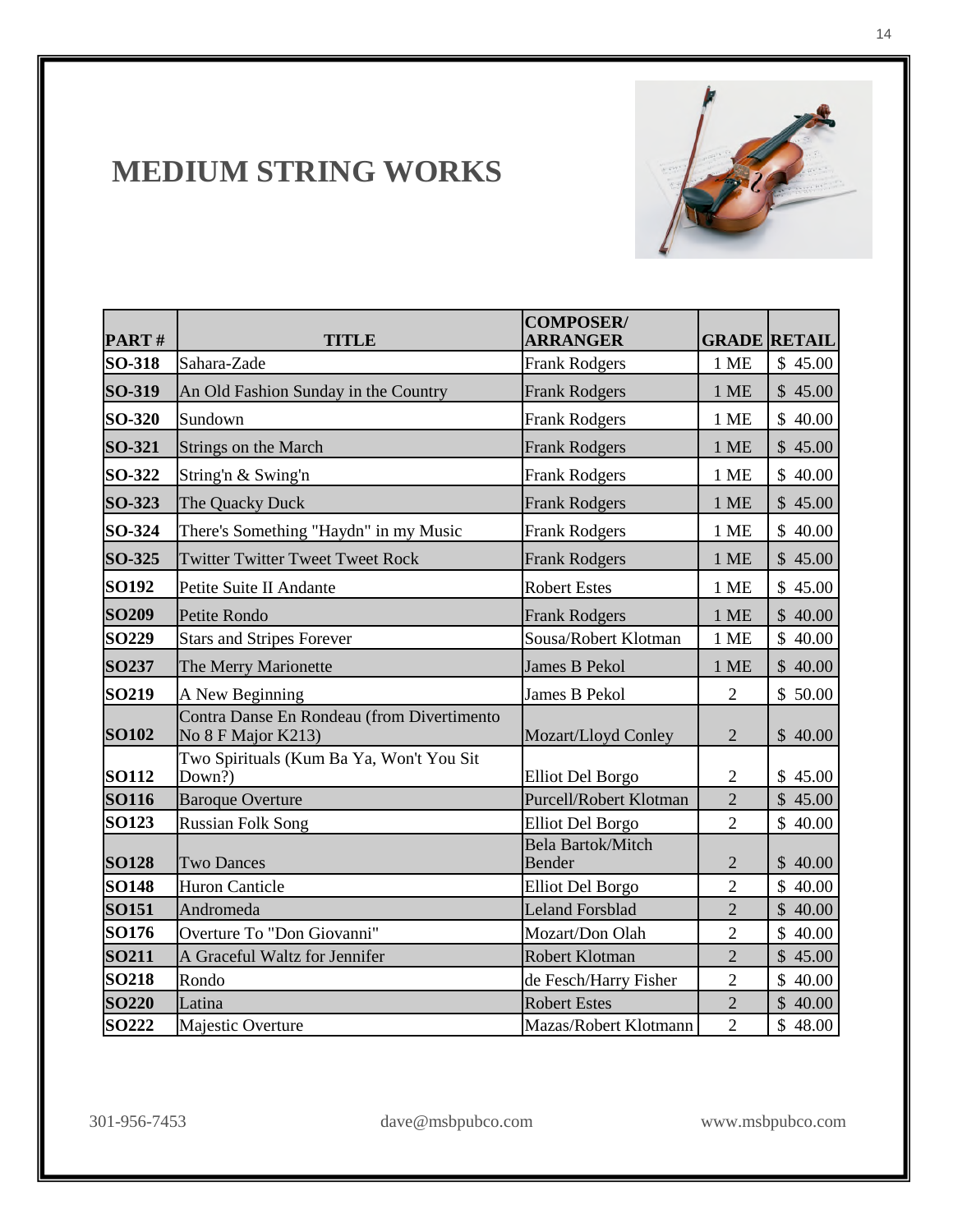

| PART#             | <b>TITLE</b>                                                | <b>COM POSER/</b><br><b>ARRANGER</b> |                | <b>GRADE RETAIL</b>  |
|-------------------|-------------------------------------------------------------|--------------------------------------|----------------|----------------------|
| <b>SO244</b>      | <b>Incantation for Strings</b>                              | <b>Frank Rodgers</b>                 | 2              | \$45.00              |
| <b>SO246</b>      | <b>St Anthony Chorale</b>                                   | <b>Brahms/Mitch Bender</b>           | $\overline{2}$ | \$45.00              |
| <b>SO248</b>      | Celebration (in the Style of Jewish Folk Song<br>and Dance) | <b>Frank Rodgers</b>                 | $\overline{2}$ | \$45.00              |
| SO253             | Pavane                                                      | Peter Warlock/M Bender               | $\overline{2}$ | \$45.00              |
| SO257             | <b>Three Concert Classics</b>                               | Bach, Strauss, Offen-                | $\mathbf{2}$   | \$45.00              |
| <b>SO258</b>      | Soldier's March The Happy Farmer                            | Schumann/Mitch Bender                | $\overline{2}$ | $\overline{$}$ 45.00 |
| SO-328            | Adagio from the Pathetique Sonta                            | Beethoven/Frank<br>Rodgers           | 2 Med          | \$45.00              |
| SO-326            | Fanfare and March Eroica                                    | <b>Frank Rodgers</b>                 | 2 Med          | \$45.00              |
| SO-327            | Rondo a la Mozart                                           | <b>Frank Rodgers</b>                 | 2 Med          | \$40.00              |
| SO193             | Petite Suite 1 Allegro                                      | <b>Robert Estes</b>                  | 2 Med          | \$45.00              |
| <b>SO205</b>      | Carol Of The Birds                                          | Lloyd Conley                         | 2 Med          | \$40.00              |
| SO <sub>264</sub> | Sandman's Song                                              | Humperdinck/Mitch<br>Bender          | 2 Med          | \$45.00              |
| SO-313            | <b>Mists of Vienna</b>                                      | <b>Frank Rodgers</b>                 | 2ME            | \$48.00              |
| <b>SO096</b>      | Pachelbel Canon                                             | Johann Pachelbel/Mitch<br>Bender     | 3              | \$50.00              |
| <b>SO100</b>      | The Merry Wives of Windsor                                  | Otto Nicolai/Mitch<br>Bender         | 3              | \$40.00              |
| <b>SO101</b>      | Csardas, Danse Hongroise (from "Coppelia")                  | Leo Delibes/Mitch Bend-<br>er        | $\mathfrak{Z}$ | \$40.00              |
| <b>SO103</b>      | Sonata in C Major                                           | <b>Mozart/Mitch Bender</b>           | 3              | \$40.00              |
| <b>SO116a</b>     | <b>Fiddler's Fancy</b>                                      | <b>Richard L Rigg</b>                | $\overline{3}$ | \$40.00              |
| SO126             | Fiddler's Fancy, Too                                        | 3<br><b>Richard L Rigg</b>           |                | \$42.50              |
| SO129             | Three Schubert Waltzes                                      | Schubert/Lloyd Conley                | $\overline{3}$ | \$40.00              |
| <b>SO130</b>      | <b>Autumn Mists</b>                                         | <b>Walter Cummings</b><br>3          |                | \$40.00              |
| <b>SO131</b>      | Rosamunde Ballet Music II                                   | Schubert/Joe Compello                | 3              | \$50.00              |
| SO135             | <b>Shubert Settings</b>                                     | Schubert/Leland<br>Forsblad          | 3              | \$40.00              |
| <b>SO136</b>      | <b>Purcell Settings</b>                                     | Purcell/Leland Forsblad              | $\overline{3}$ | \$40.00              |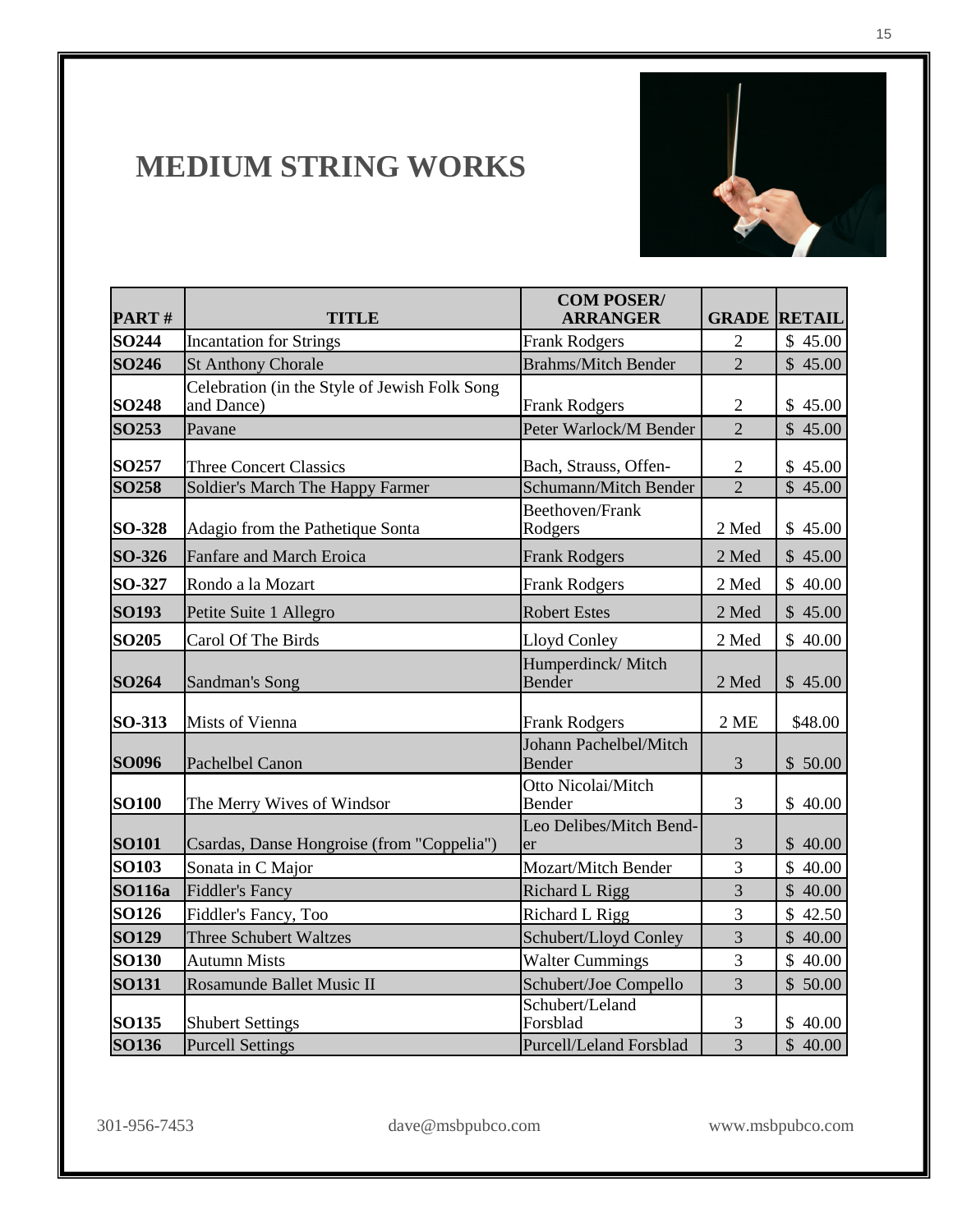

| PART#        | <b>TITLE</b>                                        | <b>COMPOSER/</b><br><b>ARRANGER</b>   |                | <b>GRADE RETAIL</b> |
|--------------|-----------------------------------------------------|---------------------------------------|----------------|---------------------|
| <b>SO137</b> | Seventh Symphony, 2nd Movement                      | Beethoven/Don Olah                    | 3              | \$40.00             |
| <b>SO144</b> | <b>Schumann Settings</b>                            | Schumann/Leland<br>Forsblad           | 3              | \$40.00             |
| <b>SO145</b> | Symphony No 1                                       | Mozart/Richard Rigg                   | $\overline{3}$ | \$45.00             |
| <b>SO152</b> | Fandango en Quatro                                  | <b>Leland Forsblad</b>                | $\overline{3}$ | \$45.00             |
| SO153        | Rondo for Strings                                   | <b>Scott Tester</b>                   | $\overline{3}$ | \$40.00             |
| <b>SO154</b> | Theme from the "Italian" Symphony                   | F Mendelssohn-<br>Bartholdy/Don Olah  | 3              | \$45.00             |
| <b>SO155</b> | Radetsky March                                      | Johann Strauss Sr/Don<br>Olah         | 3              | \$40.00             |
| <b>SO156</b> | Te Deum                                             | Charles Gounod/Lloyd<br>Conley        | 3              | \$40.00             |
| <b>SO157</b> | The Carman's Whistle                                | William Byrde/Lloyd<br>Conley         | 3              | \$40.00             |
| <b>SO158</b> | <b>Andante Pastorale</b>                            | Camille St Saens/<br>Pancarowicz      | 3              | \$40.00             |
| SO163        | Theme and Variations "Twinkle Little<br>Star"       | Mitchell Bender                       | 3              | \$40.00             |
| <b>SO164</b> | <b>Witches Sabbath</b>                              | <b>Hector Berlioz/Mitch</b><br>Bender | $\mathfrak{Z}$ | \$40.00             |
| <b>SO165</b> | Appalachian Trilogy                                 | Donald E Olah                         | $\overline{3}$ | \$45.00             |
| SO171        | Praeludium                                          | <b>Bach/Judy Drake</b>                | $\overline{3}$ | $\overline{$}40.00$ |
| SO175        | Lift Up Your Heads O Ye Gates (from the<br>Messiah) | Handel/Mitchell Bender                | 3              | \$45.00             |
| <b>SO183</b> | <b>Tritsch Tratsch Polka</b>                        | <b>Strauss/Mitchell Bender</b>        | $\overline{3}$ | \$45.00             |
| <b>SO184</b> | A-Men Chorus (from the Messiah)                     | Handel/Mitchell Bender                | $\overline{3}$ | \$45.00             |
| <b>SO190</b> | This Photograph is My Proof                         | <b>Matthew Schoendorff</b>            | $\overline{3}$ | \$45.00             |
| SO194        | The Chase                                           | <b>Robert Estes</b>                   | $\overline{3}$ | \$45.00             |
| <b>SO198</b> | Ave Maria                                           | <b>Charles Gounod/Mitch</b><br>Bender | 3              | \$45.00             |
| <b>SO203</b> | Fantasy on Two Holiday Themes                       | Michael L Durig                       | $\overline{3}$ | \$45.00             |
| <b>SO206</b> | <b>African Serenade</b>                             | Ray Pancarowicz                       | $\overline{3}$ | \$45.00             |
| <b>SO212</b> | Petite Suite III Scherzo                            | <b>Robert Estes</b>                   | 3              | \$45.00             |
| SO213        | Petite Suite IV Maestoso                            | <b>Robert Estes</b>                   | $\overline{3}$ | \$45.00             |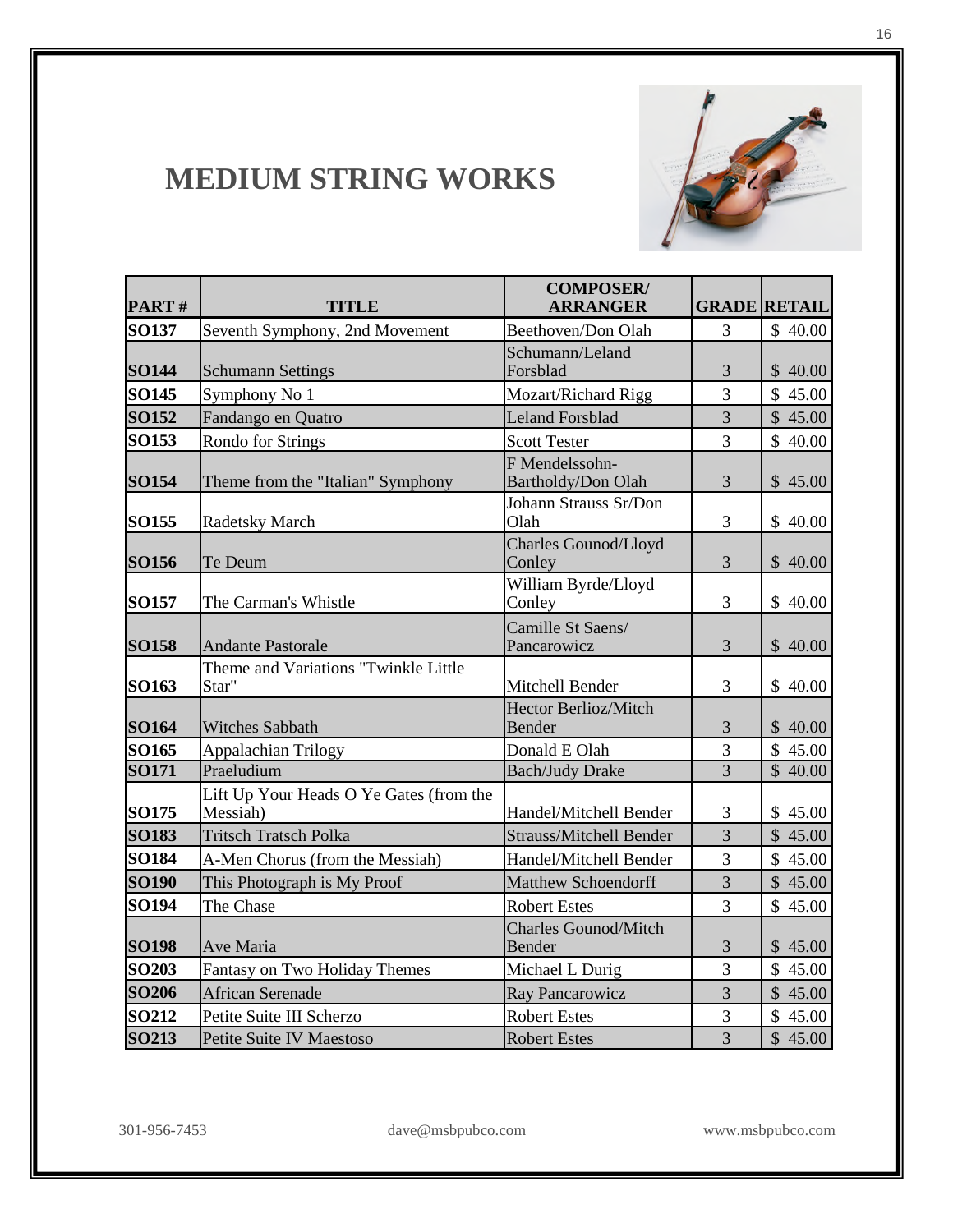

| PART#             | <b>TITLE</b>                                        | <b>COMPOSER/</b><br><b>ARRANGER</b>      |                | <b>GRADE RETAIL</b> |
|-------------------|-----------------------------------------------------|------------------------------------------|----------------|---------------------|
| SO216             | <b>Baroque Overture</b>                             | Purcell/Robert Klotmann                  | 3              | \$50.00             |
| <b>SO217</b>      | Concerto Grosso in D Major (Op.vI, No 7)            | Archangelo Corelli/H<br>Fisher           | 3              | \$50.00             |
| SO221             | Overture in F                                       | Johann K Ferdinand/H<br>Fisher           | 3              | \$50.00             |
| <b>SO223</b>      | <b>Holiday Frolic</b>                               | <b>Lloyd Conley</b>                      | 3              | \$50.00             |
| <b>SO225</b>      | Solace                                              | Scott Joplin/James Pekol                 | 3              | \$50.00             |
| <b>SO227</b>      | Gold and Silver Waltz                               | Franz Lehar/Mitch Bend-<br>er            | 3              | \$40.00             |
| SO231             | Concerto in B Minor, Op 2 No 8                      | Evaristo Felice Dall'Aba-<br>co/H Fisher | 3              | \$45.00             |
| SO232             | Poultry in Motion! Traditional Fiddle Tunes         | Don Olah                                 | 3              | \$45.00             |
| SO236             | Traumerei                                           | Schumann/James Pekol                     | 3              | \$40.00             |
| SO239             | "Allegro" from Concerto for Solo Violin             | Giuseppe Tartini/Richard<br>Rigg         | 3              | \$50.00             |
| SO241             | A Summer's Night                                    | Mitchell Bender                          | 3              | \$45.00             |
| <b>SO242</b>      | Minuetto in D                                       | Mazas/Robert Klotmann                    | 3              | \$45.00             |
| SO254             | 1812 Overture                                       | Tchaikovsky/Mitch<br>Bender              | 3              | \$50.00             |
| SO259             | Swan Lake                                           | Tchaikovsky/Mitch<br>Bender              | 3              | \$50.00             |
| SO <sub>265</sub> | Romeo and Juliet Fantasy Overture                   | Tchaikovsky/Mitch<br>Bender              | 3              | \$50.00             |
| <b>SO268</b>      | Tarantella                                          | Mendelssohn/Mitch<br>Bender              | $\mathfrak{Z}$ | \$45.00             |
| SO <sub>269</sub> | His Yoke is Easy (from the Messiah)                 | Handel/Mitchell Bender                   | $\overline{3}$ | \$50.00             |
| <b>SO270</b>      | Intermezzo (From the Opera Cavalleria<br>Rusticana) | Pietro Mascagni/M<br>Bender              | 3              | \$45.00             |
| <b>SO090</b>      | Sailor's Song                                       | <b>Edvard Grieg/Mitch</b><br>Bender      | 3              | \$40.00             |
| SO272             | Symphony No 5 (from the 2nd Movement)               | Tchaikovsky/Mitch<br>Bender              | 3              | \$50.00             |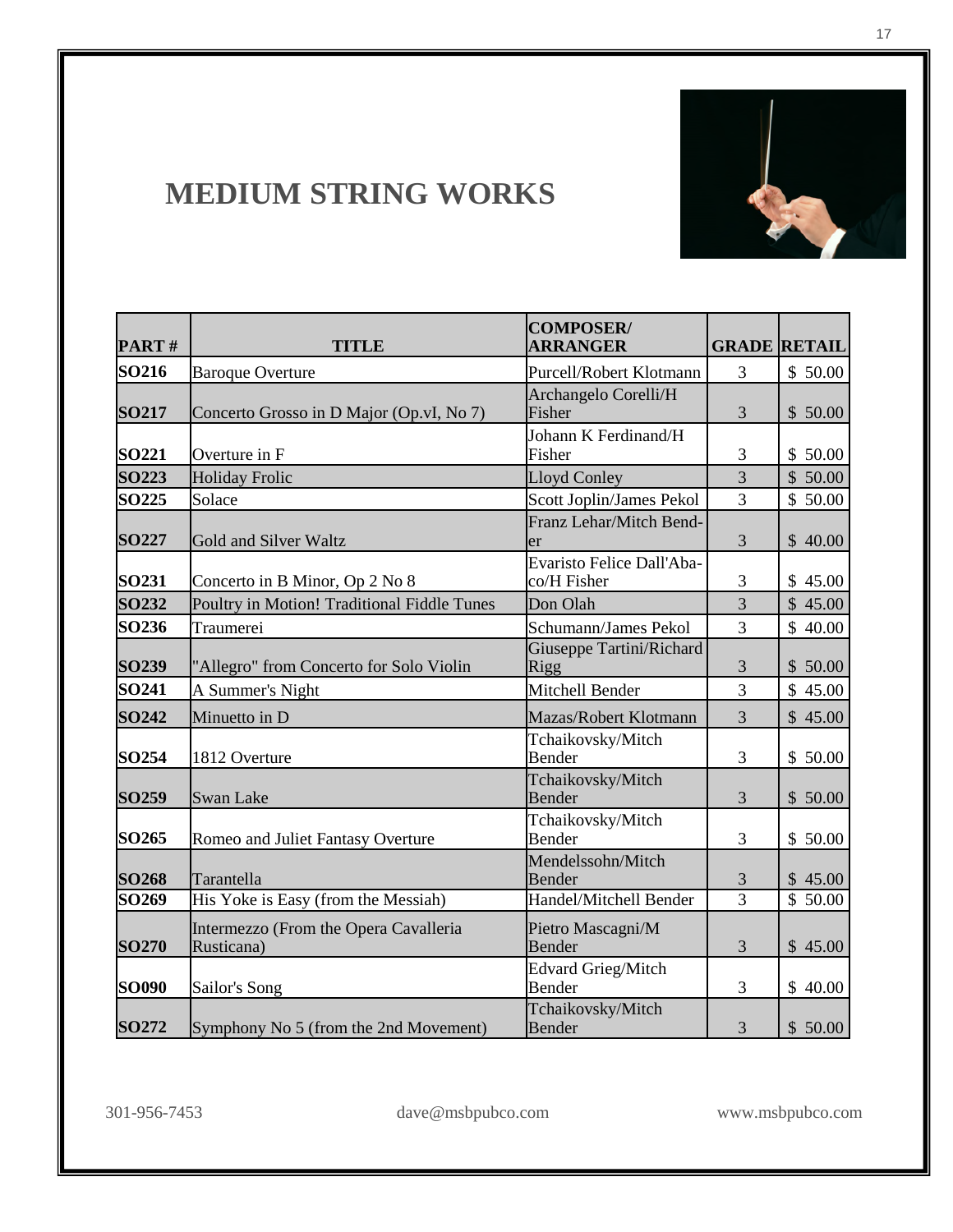

#### **MEDIUM-DIFFICULT STRING WORKS**

| <b>PART</b><br># | <b>TITLE</b>                                                                                               | <b>GRAD</b><br><b>COMPOSER/</b><br><b>ARRANGER</b><br>E |                | <b>RETAIL</b>         |
|------------------|------------------------------------------------------------------------------------------------------------|---------------------------------------------------------|----------------|-----------------------|
|                  | SO300 Gavotte                                                                                              | Giovanni Battista<br>Martini/Jerry Weseley<br>Harris    | 3              | \$50.00               |
|                  | SO301 Colorado Trail                                                                                       | Jerry Weseley Harris                                    | 3              | \$45.00               |
|                  | <b>SO302</b> Haydn for Young Orchestra                                                                     | Haydn/Jerry Weseley<br>Harris                           | 3              | \$50.00               |
|                  | <b>SO115</b> Aura Lee A La Bach                                                                            | Joseph Compello                                         | 3              | \$45.00               |
|                  | <b>SO117</b> Aunt Rhodie Meets the Masters                                                                 | Joseph Compello                                         | 3              | \$45.00               |
|                  | SO093 Spinning Song                                                                                        | Albert Ellmenreich/<br>Mitchell Bender                  | 3              | \$40.00               |
|                  | <b>SO094</b> Dona Nobis Pacem (Grant Unto Us Peace)                                                        | Mitchell Bender                                         | 3              | \$40.00               |
|                  | <b>SO099</b> A Mozart Suite (Minuet & Allegro)                                                             | Mozart/Mitchell<br><b>Bender</b>                        | $\mathfrak{Z}$ | \$40.00               |
|                  | <b>SO106</b> Clown Dance                                                                                   | Fred M Hubbell                                          | 3              | \$40.00               |
|                  | <b>SO263</b> Symphony No 5 (Themes from the 1st Movement)                                                  | Beethoven/Mitch<br><b>Bender</b>                        | 3 Med          | \$50.00               |
|                  | Double Concerto in D Minor for Violin & Cello<br><b>SO146</b> and String Orchestra (In the Romantic Style) | Ray Pancarowicz                                         | 3 Med          | \$60.00               |
|                  | <b>SO134</b> Vignettes For Strings                                                                         | <b>Lloyd Conley</b>                                     | 4/5            | \$45.00               |
|                  | <b>SO167</b> Variations on a Famous Ode                                                                    | Ray Pancarowicz                                         | 4              | \$60.00               |
|                  | SO186 Romance from Piano Works, Op 118                                                                     | J Brahms/Judy Drake                                     | $\overline{4}$ | \$50.00               |
|                  | SO189 Concerto in G                                                                                        | Ray Pancarowicz                                         | 4              | \$60.00               |
|                  | SO210 Solitude                                                                                             | <b>Matthew Schoendorff</b>                              | $\overline{4}$ | $\overline{\$}$ 45.00 |
|                  | Overture to L'Impressario<br><b>SO214</b> (Der Schauspieldirektor")                                        | <b>Mozart/Richard Rigg</b>                              | $\overline{4}$ | \$50.00               |
|                  | <b>SO114</b> Themes from Beethoven's Violin Concerto                                                       | Beethoven/Ray<br>Pancarowicz                            | $\overline{4}$ | \$45.00               |
|                  | A Revolutionary Portrait, 3 Movement: Quest for<br>SO233 Indep; War's Sorrow; Sic Semper Tyrranis          | Don Olah                                                | 4              | \$50.00               |
|                  | SO334 Brahms Hungarian Dance #1                                                                            | <b>Brahms/Frank</b><br>Rodgers                          | 4 MD           | \$48.00               |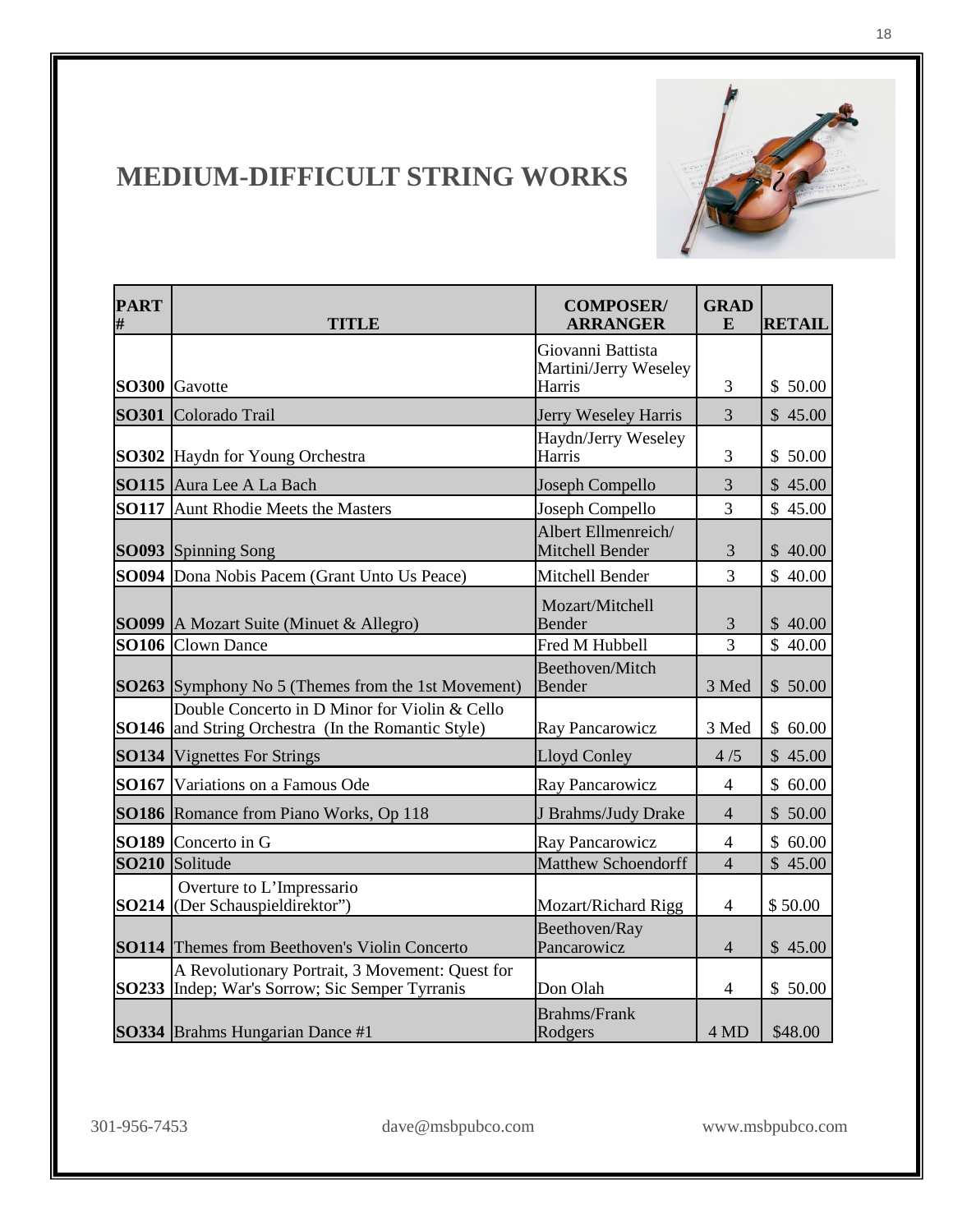

#### **MEDIUM-DIFFICULT STRING WORKS**

| PART#         | <b>TITLE</b>                                                                                   | <b>COMPOER/</b><br><b>ARRANGER</b>        |             | <b>GRADE RETAIL</b> |  |
|---------------|------------------------------------------------------------------------------------------------|-------------------------------------------|-------------|---------------------|--|
| <b>SO127</b>  | Themes from Dvorak's Cello Concerto                                                            | Dvorak/Ray<br>Pancarowicz                 | 4 Med       | \$55.00             |  |
|               |                                                                                                | Tchaikovsky/Ray                           |             |                     |  |
| <b>SO113</b>  | Selections from the Nutcracker Suite                                                           | Pancarowicz                               | 5           | \$60.00             |  |
| <b>SO133</b>  | Fiesta Jubiloso                                                                                | Joseph Compello                           | 5           | \$60.00             |  |
| <b>SO147</b>  | Themes from the Brahms Violin Concerto                                                         | Brahms/Ray Pan-<br>carowicz               | 5           | \$50.00             |  |
| SO215         | Concerto in F                                                                                  | Handel/Richard Rigg                       | 5           | \$50.00             |  |
| SO234         | La Cenerentola (Cinderella)                                                                    | Rossini/Richard Rigg                      | 5           | \$55.00             |  |
| <b>SO238</b>  | Tribute                                                                                        | Augusta Cecconi-Bates                     | 5           | \$55.00             |  |
| <b>SO240</b>  | Overture to La Cenerentola (Cinderella)                                                        | Rossini/Richard Rigg                      | 5           | \$60.00             |  |
| SO252         | Double Concerto in G Major for Violin & Viola<br>and String Orchestra (In the Classical Style) | Ray Pancarowicz                           | 3/5         | \$55.00             |  |
| <b>SO104</b>  | Paganini Variations (Set 1)                                                                    | Paganini/Ray<br>Pancarowicz               | 5           | \$50.00             |  |
| <b>SO-105</b> | Paganini Variations (Set 2)                                                                    | Paganini/Ray<br>Pancarowicz               | 5           | \$50.00             |  |
| SO-91         | <b>Ballade</b>                                                                                 | Friedreich Burgmuller/<br>Mitchell Bender | Med<br>Easy | \$40.00             |  |
| SO-92         | <b>Kaiser Waltz</b>                                                                            | <b>Strauss/Mitchell Bender</b>            | Med<br>Easy | \$40.00             |  |
| <b>SO095</b>  | <b>Sleeping Beauty Waltz</b>                                                                   | Tchaikovsky/Mitch<br>Bender               | 3           | \$40.00             |  |
| SO097         | Celeste Aida                                                                                   | Verdi/Mitchell Bender                     | Med         | \$40.00             |  |
| <b>SO098</b>  | Gavotte in F                                                                                   | Giambattista Martini/<br>Mitchell Bender  | Med<br>Easy | \$40.00             |  |
| <b>SO107</b>  | Ballerina                                                                                      | <b>Fred Hubbell</b>                       | Med         | \$40.00             |  |
| <b>SO110</b>  | Ach Gott von Himmel, sieh Darein (Ah, God<br>from Heaven Therein and be Merciful)              | Pachelbel/Mitch Bender                    | Med         | \$40.00             |  |
| <b>SO111</b>  | Christ Lag in Todesbanden (Christ Lays in the<br><b>Bonds of Death)</b>                        | Pachelbel/Mitch Bender                    | Med         | \$40.00             |  |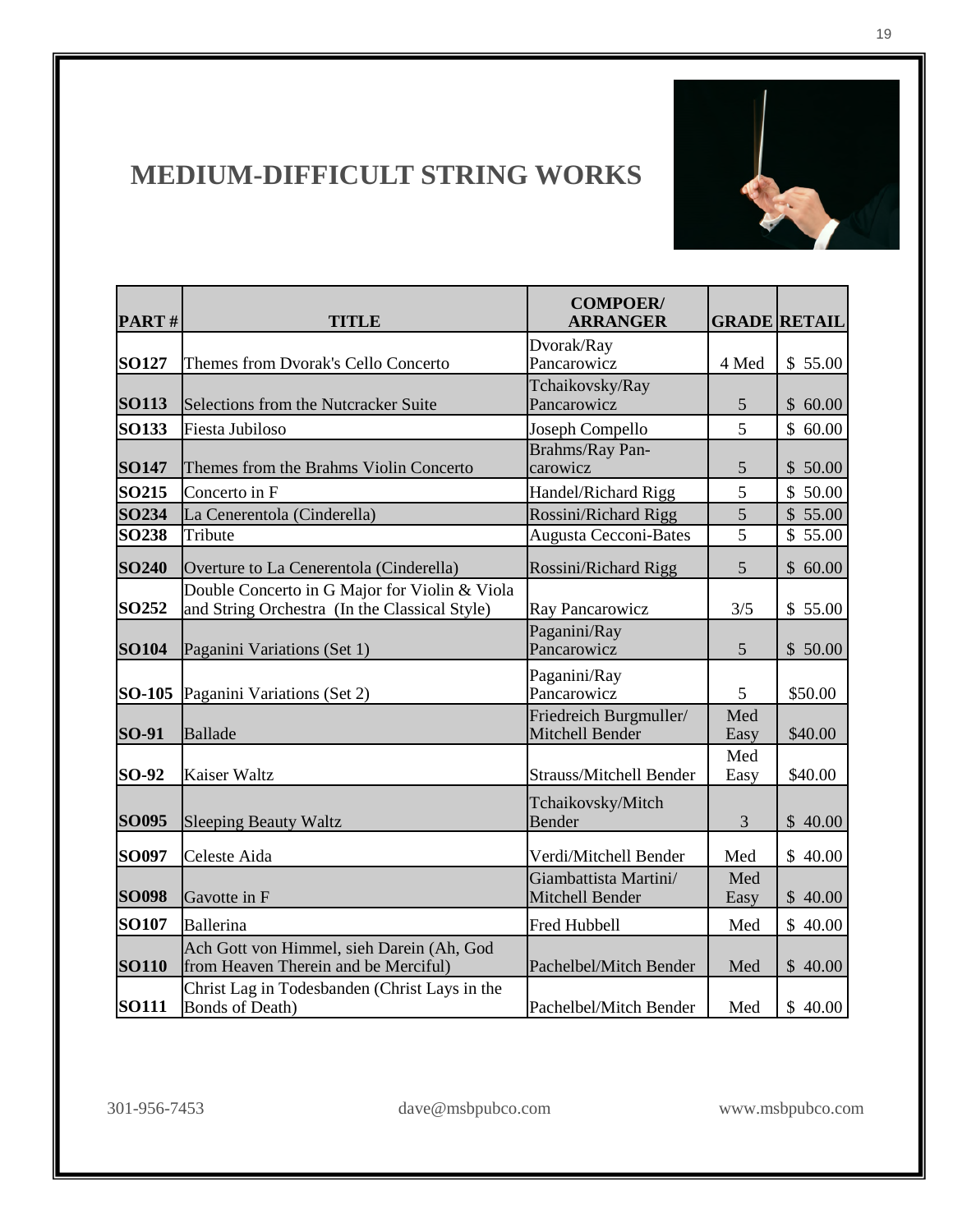

| PART#             | <b>TITLE</b>         | <b>COMPOSER/ARRANGER GRADE</b>   |             | <b>RETAIL</b> |
|-------------------|----------------------|----------------------------------|-------------|---------------|
| <b>SO120</b>      | Roundelay            | Fred M Hubbell                   | Med         | 45.00<br>S.   |
| <b>SO121</b>      | Rondo-Valse          | Muzio Clementi/Mitch Bend-<br>er | Med         | \$40.00       |
| SO174             | A Hanukkah Feast     | Mitchell Bender                  | Med         | 40.00<br>\$.  |
| <b>SO185</b>      | Golden Jubilation    | Mitchell Bender                  | Med<br>Easy | 40.00<br>S    |
| SO <sub>226</sub> | Variations on a Star | Mitchell Bender                  | Med         | \$45.00       |

| <b>PART#</b> | TITLE                                                      | <b>COMPOSER/</b><br><b>ARRANGER</b>       | <b>RETAIL</b>          |
|--------------|------------------------------------------------------------|-------------------------------------------|------------------------|
| <b>SS100</b> | 2 Tango (Dale's Tango) Cello Solo w/Piano<br>Accompaniment | Augusta Cecconi-Bates/<br>Mitchell Bender | \$<br>7.00             |
|              | <b>EBC111</b> Three Classic Duets for Two Flutes           | Mozart/Mitchell Bender                    | \$<br>7.00             |
|              | <b>EBC130</b> Sonata in C Major (Flute Trio)               | Mozart/Mitchell Bender                    | \$<br>12.00            |
|              | <b>EBC131</b> Two Flute Trios                              | Wanhal & Clementi/M<br>Bender             | \$<br>12.00            |
|              | <b>EBC132</b> Concerto (Flute Choir) Spring from 4 Seasons | Vivaldi/Mitchell Bender                   | \$<br>18.00            |
|              | <b>EBC133</b> Symphony #3 (Flute Choir) Eroica             | Beethoven/Mitch Bender                    | $\mathcal{S}$<br>25.00 |
|              | <b>EBC134</b> Symphony #5 (Flute Choir)                    | <b>Beethoven/Mitch Bender</b>             | 20.00<br>\$            |
|              | <b>EBC135</b> Sabre Dance (Flute Quartet)                  | Khachaturian/Mitch<br>Bender              | 10.00<br>\$            |
|              | <b>EBC141</b> May Pole Dance (Saxophone Quartet)           | Fred M Hubbell                            | \$.<br>10.00           |
|              | <b>EBC140</b> Soliloquy for Brass (Quintet)                | Mitchell Bender                           | \$<br>12.00            |
|              | <b>EBC142</b> Midnight in Madrid (Brass Quintet)           | Fred M Hubbell                            | \$<br>25.00            |
|              | <b>EBC143</b> Scherzetto (Bb Clarinet Quartet)             | Fred M Hubbell                            | $\mathcal{S}$<br>10.00 |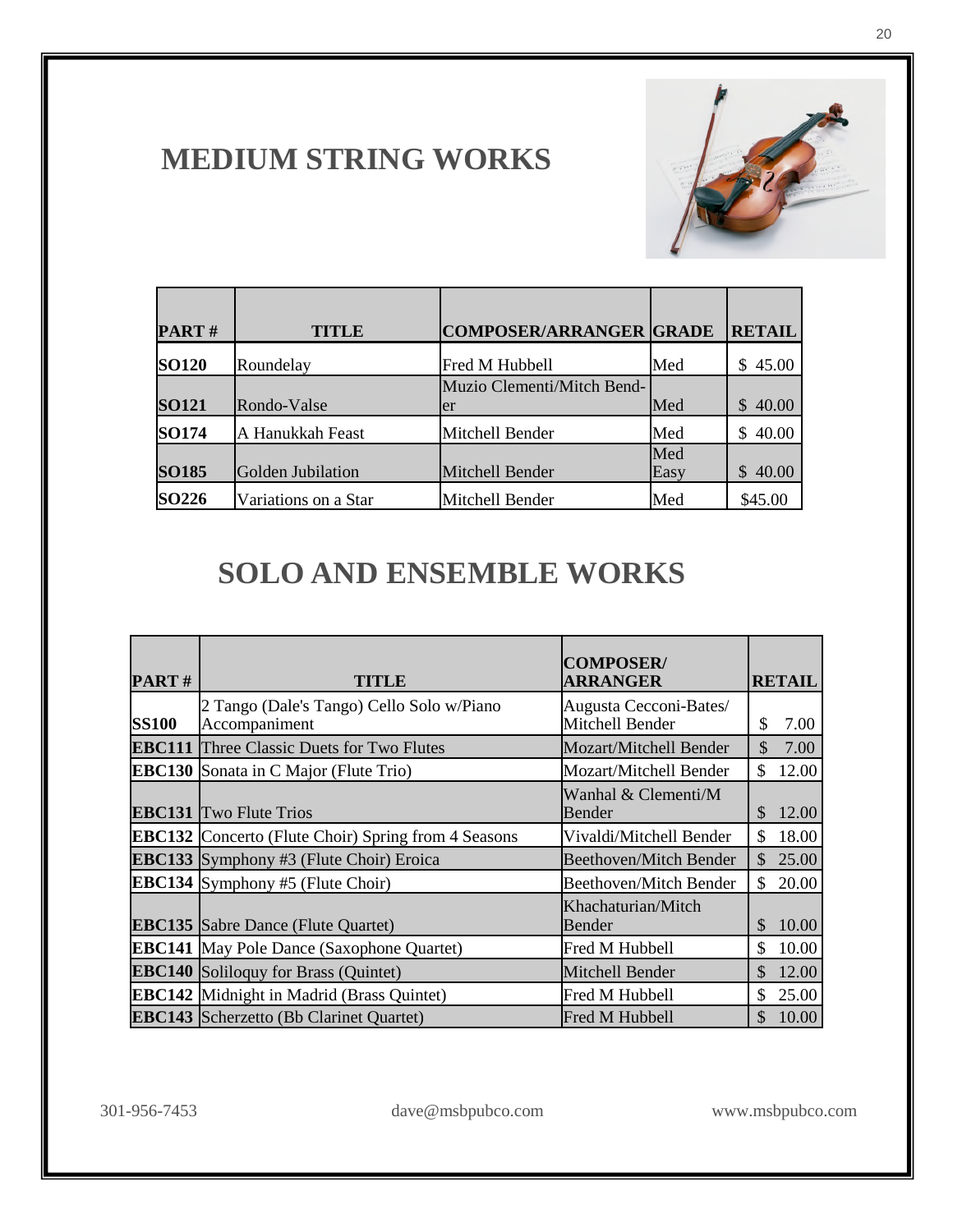

| PART#         | <b>TITLE</b>                                                            | <b>COMPOSER/</b><br><b>ARRANGER</b>    | <b>RETAIL</b>                     |
|---------------|-------------------------------------------------------------------------|----------------------------------------|-----------------------------------|
| <b>SBC118</b> | Csardas, Dance Hongroise (Flute Solo)                                   | Leo Delibes/Mitch<br>Bender            | $\mathcal{S}$<br>7.00             |
| <b>SBC119</b> | Csardas, Dance Hongroise (Clarinet Solo)                                | Leo Delibes/Mitch<br>Bender            | \$<br>7.00                        |
| <b>SBC120</b> | Csardas, Dance Hongroise (Alto Sax Solo)                                | Leo Delibes/Mitch<br>Bender            | \$<br>7.00                        |
| <b>SBC121</b> | Csardas, Dance Hongroise (Trumpet or Bb Baritone Solo)                  | Leo Delibes/Mitch<br>Bender            | \$<br>7.00                        |
| <b>SBC122</b> | Csardas, Dance Hongroise (Trombone or Baritone BC So-<br>1 <sub>0</sub> | Leo Delibes/Mitch<br>Bender            | \$<br>7.00                        |
| <b>SBC123</b> | Csardas, Dance Hongroise (Snare Drum Solo)                              | Leo Delibes/Sidney<br>Berg             | $\$\$<br>7.00                     |
| <b>SBC126</b> | The Merry Wives of Windsor (Flute Solo)                                 | Otto Niccolai/Mitch<br>Bender          | \$<br>6.00                        |
| <b>SBC127</b> | The Merry Wives of Windsor (Bb Clarinet Solo)                           | Otto Niccolai/Mitch<br><b>Bender</b>   | $\mathcal{S}$<br>6.00             |
| <b>SBC128</b> | The Merry Wives of Windsor (Eb Alto Sax Solo)                           | Otto Niccolai/Mitch<br>Bender          | \$<br>6.00                        |
| <b>SBC129</b> | The Merry Wives of Windsor (Bb Trumpet or Bb Baritone<br>Solo)          | Otto Niccolai/Mitch<br>Bender          | \$<br>6.00                        |
| <b>SBC130</b> | The Merry Wives of Windsor (Trombone or Baritone BC<br>Solo)            | Otto Niccolai/Mitch<br>Bender          | \$<br>6.00                        |
| <b>SBC131</b> | The Merry Wives of Windsor (Snare Drum Solo)                            | Otto Niccolai/Sidney<br>Berg           | $\$\$<br>6.00                     |
| <b>SBC134</b> | Norwegian Dance (Flute Solo)                                            | <b>Edvard Grieg/Mitchell</b><br>Bender | $\mathcal{S}$<br>7.00             |
| <b>SBC135</b> | Norwegian Dance (Bb Clarinet Solo)                                      | <b>Edvard Grieg/Mitch</b><br>Bender    | $\mathcal{S}$<br>7.00             |
| <b>SBC136</b> | Norwegian Dance (Eb Alto Sax Solo)                                      | <b>Edvard Grieg/Mitch</b><br>Bender    | \$<br>7.00                        |
| <b>SBC137</b> | Norwegian Dance (Bb Trumpet or Bb Baritone Solo                         | <b>Edvard Grieg/Mitch</b><br>Bender    | $\boldsymbol{\mathsf{S}}$<br>7.00 |
| <b>SBC138</b> | Norwegian Dance (Trombone Solo)                                         | <b>Edvard Grieg/Mitch</b><br>Bender    | \$<br>7.00                        |
| <b>SBC139</b> | Norwegian Dance (Snare Drum Solo)                                       | <b>Edvard Grieg/Sidney</b><br>Berg     | \$<br>6.00                        |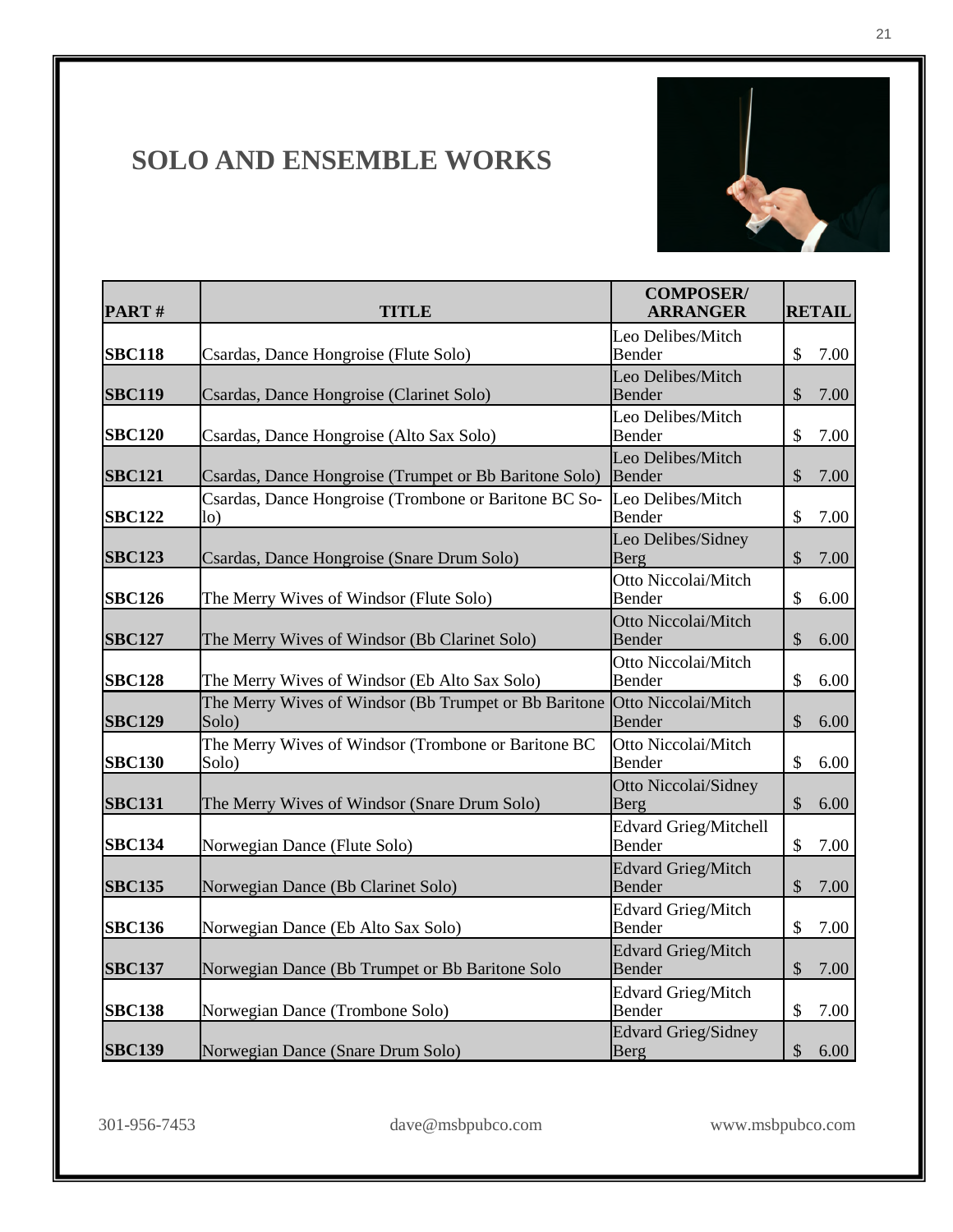

| PART# | <b>TITLE</b>                                                     | <b>COMPOSER</b> |                           | <b>RETAIL</b> |
|-------|------------------------------------------------------------------|-----------------|---------------------------|---------------|
|       | <b>SBC142</b> Clown Dance (Flute Solo)                           | Fred M Hubbell  | $\mathcal{S}$             | 6.00          |
|       | <b>SBC143</b> Clown Dance (Bb Clarinet or Bb Bass Clarinet Solo) | Fred M Hubbell  | \$                        | 6.00          |
|       | <b>SBC144</b> Clown Dance (Eb Alto Saxophone Solo)               | Fred M Hubbell  | \$                        | 4.50          |
|       | <b>SBC145</b> Clown Dance (Bb Tenor Saxophone Solo)              | Fred M Hubbell  | $\mathcal{S}$             | 4.50          |
|       | <b>SBC146</b> Clown Dance (Bb Trumpet or Bb Baritone Solo)       | Fred M Hubbell  | \$                        | 6.00          |
|       | SBC147 Clown Dance (Trombone, Baritone BC, or Bassoon Solo)      | Fred M Hubbell  | $\mathcal{S}$             | 6.00          |
|       | <b>SBC148</b> Chromatic Caper (Flute Solo)                       | Fred M Hubbell  | \$                        | 6.00          |
|       | <b>SBC149</b> Chromatic Caper (Oboe Solo)                        | Fred M Hubbell  | $\mathcal{S}$             | 6.00          |
|       | <b>SBC150</b> Chromatic Caper (Clarinet Solo)                    | Fred M Hubbell  | \$                        | 6.00          |
|       | <b>SBC151</b> Chromatic Caper (Alto Saxophone Solo)              | Fred M Hubbell  | \$                        | 6.00          |
|       | <b>SBC152</b> Chromatic Caper (Tenor Saxophone Solo)             | Fred M Hubbell  | \$                        | 4.50          |
|       | <b>SBC153</b> Chromatic Caper (Trumpet or Baritone Solo)         | Fred M Hubbell  | $\mathcal{S}$             | 4.50          |
|       | <b>SBC154</b> Chromatic Caper (Baritone or Bassoon Solo)         | Fred M Hubbell  | \$                        | 4.50          |
|       | <b>SBC155</b> Maypole Dance (Flute Solo)                         | Fred M Hubbell  | \$                        | 4.50          |
|       | <b>SBC156</b> Maypole Dance (Oboe Solo)                          | Fred M Hubbell  | \$                        | 4.50          |
|       | <b>SBC157</b> Maypole Dance (Clarinet Solo)                      | Fred M Hubbell  | $\boldsymbol{\mathsf{S}}$ | 4.50          |
|       | <b>SBC158</b> Maypole Dance (Alto Sax Solo)                      | Fred M Hubbell  | \$                        | 7.00          |
|       | <b>SBC159</b> Maypole Dance (Tenor Saxophone Solo)               | Fred M Hubbell  | $\mathcal{S}$             | 7.00          |
|       | <b>SBC160</b> Chromatic Conquest (Flute Solo)                    | Joseph Compello | \$                        | 6.00          |
|       | <b>SBC161</b> Chromatic Conquest (Oboe Solo)                     | Joseph Compello | \$                        | 6.00          |
|       | <b>SBC162</b> Chromatic Conquest (Clarinet/Bass Clarinet Solo)   | Joseph Compello | \$                        | 6.00          |
|       | <b>SBC163</b> Chromatic Conquest (Alto Sax/Bari Sax Solo)        | Joseph Compello | \$                        | 6.00          |
|       | <b>SBC164</b> Chromatic Conquest (Tenor Sax Solo)                | Joseph Compello | \$                        | 6.00          |
|       | <b>SBC165</b> Chromatic Conquest (French Horn Solo)              | Joseph Compello | \$                        | 6.00          |
|       | <b>SBC166</b> Chromatic Conquest (Trumpet/Baritone TC Solo)      | Joseph Compello | \$                        | 6.00          |
|       | SBC167 Chromatic Conquest (Trombone/Baritone/Bassoon Solo)       | Joseph Compello | $\mathcal{S}$             | 6.00          |
|       | <b>SBC168</b> Chromatic Conquest (Tuba Solo)                     | Joseph Compello | $\mathsf{\$}$             | 6.00          |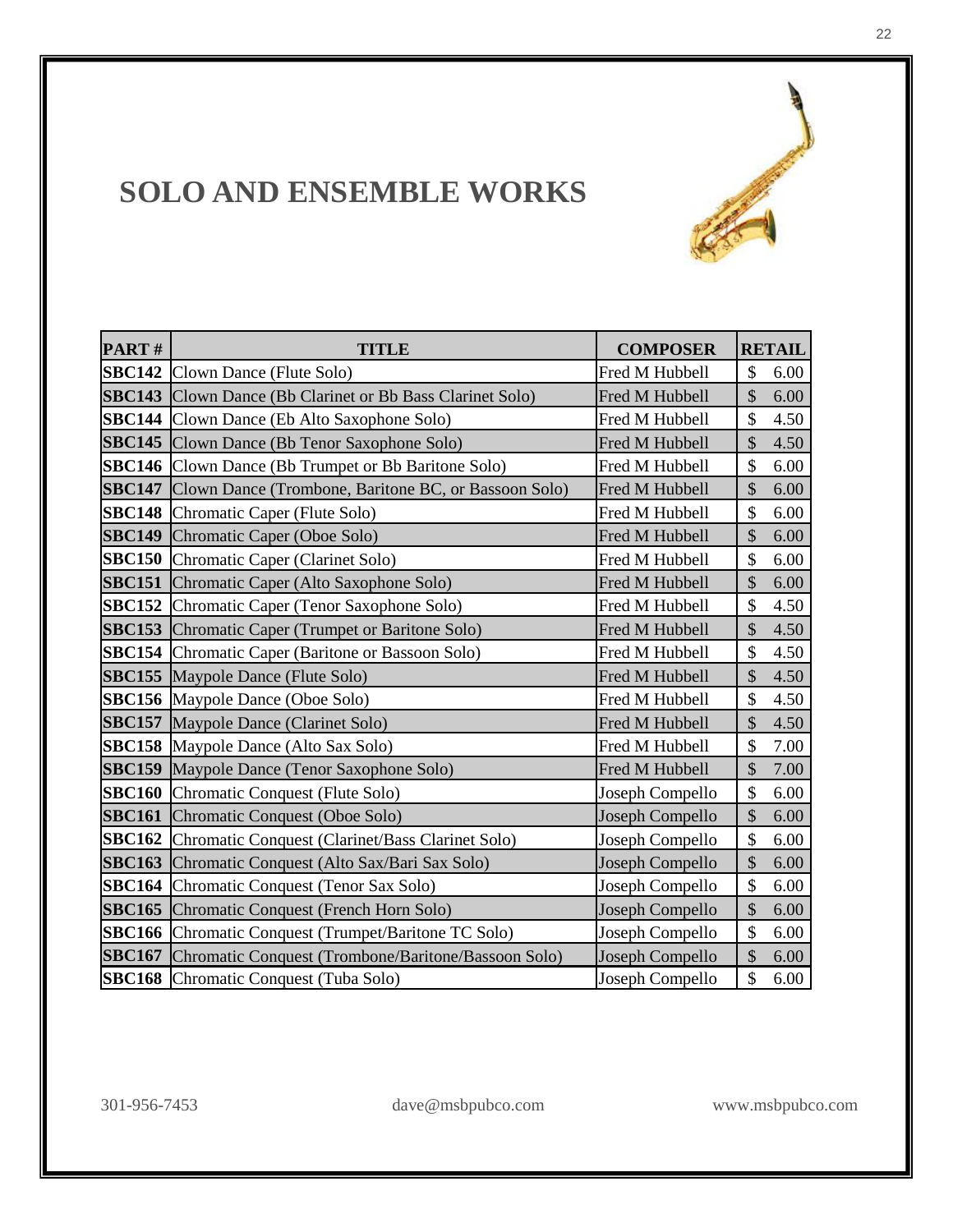

| PART#         | ITLE                                               | <b>COMPOSER</b> | <b>RETAIL</b>         |
|---------------|----------------------------------------------------|-----------------|-----------------------|
| <b>SBC169</b> | Cantilena (Flute Solo or Duet                      | Joseph Compello | \$<br>6.00            |
| <b>SBC170</b> | Cantilena (Oboe Solo or Duet)                      | Joseph Compello | $\mathcal{S}$<br>4.50 |
| <b>SBC171</b> | Cantilena (Clarinet/Bass Clarinet Solo or Duet)    | Joseph Compello | \$<br>4.50            |
| <b>SBC172</b> | Cantilena (Alto Sax/Baritone Sax Solo or Duet)     | Joseph Compello | $\mathcal{S}$<br>4.50 |
| <b>SBC173</b> | Cantilena (Tenor Sax Solo or Duet)                 | Joseph Compello | \$<br>6.00            |
| <b>SBC174</b> | Cantilena (Trumpet/Baritone Solo or Duet)          | Joseph Compello | $\mathcal{S}$<br>6.00 |
| <b>SBC175</b> | Cantilena (French Horn Solo or Duet)               | Joseph Compello | \$<br>4.50            |
| <b>SBC176</b> | Cantilena (Trombone/Baritone/Bassoon Solo or Duet) | Joseph Compello | $\mathcal{S}$<br>6.00 |
| <b>SBC177</b> | Cantilena (Tuba Solo or Duet)                      | Joseph Compello | \$<br>6.00            |
| <b>SBC178</b> | Fantasia (Flute Solo)                              | Joseph Compello | \$<br>6.00            |
| <b>SBC179</b> | Fantasia (Oboe Solo)                               | Joseph Compello | \$<br>6.00            |
| <b>SBC180</b> | Fantasia (Clarinet/Bass Clarinet Solo)             | Joseph Compello | \$<br>6.00            |
| <b>SBC181</b> | Fantasia (Alto Sax/Bar Sax Solo)                   | Joseph Compello | \$<br>6.00            |
| <b>SBC182</b> | Fantasia (Tenor Sax Solo)                          | Joseph Compello | \$<br>6.00            |
| <b>SBC183</b> | Fantasia (Trumpet/Baritone Solo)                   | Joseph Compello | \$<br>6.00            |
| <b>SBC184</b> | Fantasia (French Horn Solo)                        | Joseph Compello | \$<br>6.00            |
| <b>SBC185</b> | Fantasia (Trombone/Baritone/Bassoon Solo)          | Joseph Compello | \$<br>6.00            |
| <b>SBC186</b> | Fantasia (Tuba Solo)                               | Joseph Compello | \$<br>6.00            |